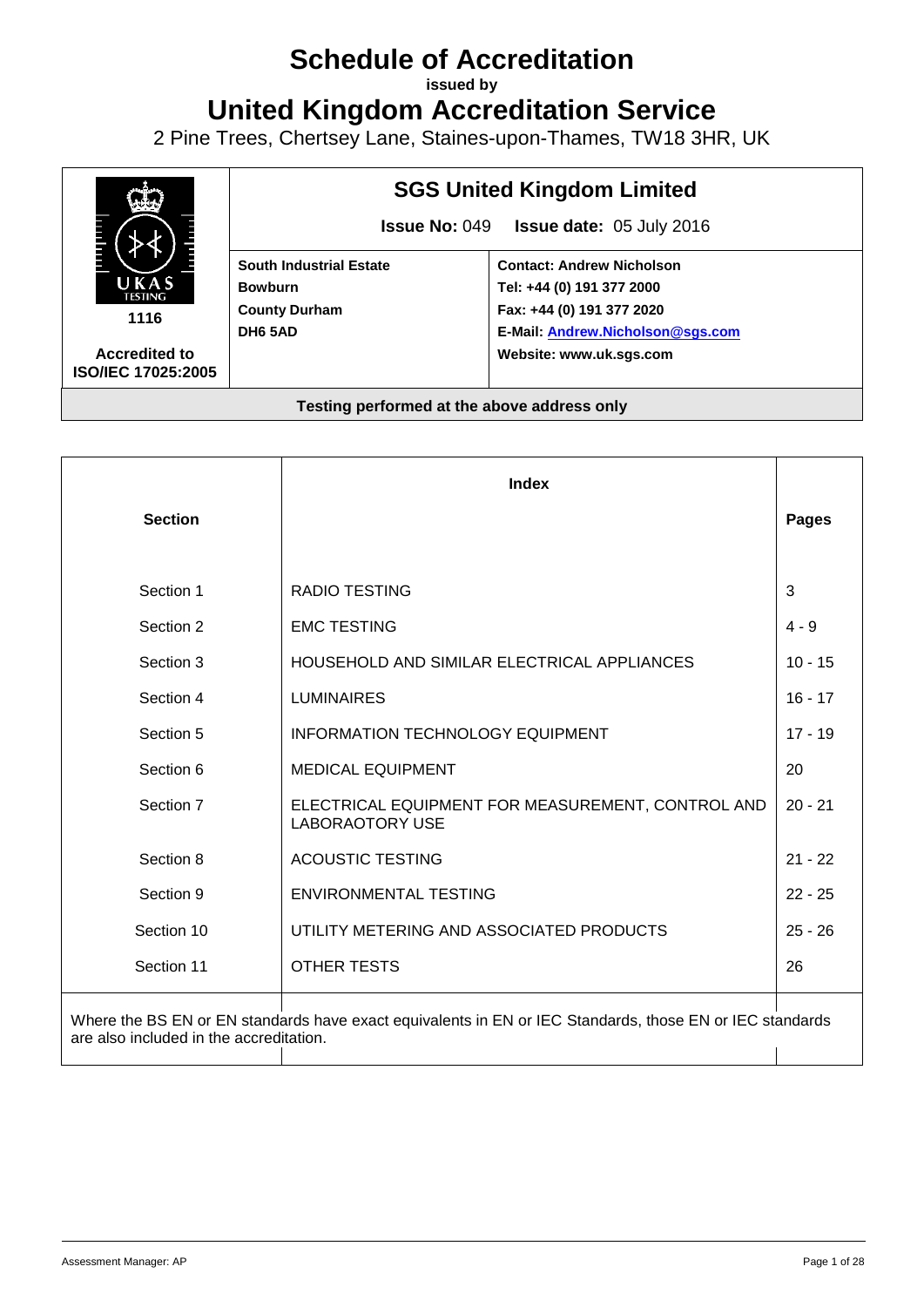

#### **Schedule of Accreditation issued by United Kingdom Accreditation Service**

2 Pine Trees, Chertsey Lane, Staines-upon-Thames, TW18 3HR, UK

#### **SGS United Kingdom Limited**

**Issue No:** 049 **Issue date:** 05 July 2016

**Testing performed at main address only**

#### DETAIL OF ACCREDITATION

| Materials/Products tested                             | Type of test/Properties<br>measured/Range of measurement                                                                                                                                                                                                                                                                                                   | Standard specifications/<br>Equipment/Techniques used                                                                                                                                                                                                                                                                                                                                                                                                                                                                                   |
|-------------------------------------------------------|------------------------------------------------------------------------------------------------------------------------------------------------------------------------------------------------------------------------------------------------------------------------------------------------------------------------------------------------------------|-----------------------------------------------------------------------------------------------------------------------------------------------------------------------------------------------------------------------------------------------------------------------------------------------------------------------------------------------------------------------------------------------------------------------------------------------------------------------------------------------------------------------------------------|
| <b>SECTION 1: RADIO TESTING</b>                       | 1 Radio Transmitter and<br><b>Receiver Testing</b>                                                                                                                                                                                                                                                                                                         |                                                                                                                                                                                                                                                                                                                                                                                                                                                                                                                                         |
| Land Mobile Radio Equipment<br><b>Mobile Stations</b> | 2.1 Output Power: up to<br>100 W (<1 GHz) up to 1 W (<18<br>GHz)<br>2.2 Frequency Range:<br>9 kHz to 18 GHz<br>2.3 Permitted frequency range of<br>modulation bandwidth<br>2.4 Spurious Emissions:<br>9 kHz to 26 GHz<br>2.5 Effective radiated H-field,<br>carrier current and radiated power<br>2.6 Frequency stability under low-<br>voltage conditions | ETSI EN 300 220-1, V2.1.1<br>Excluding:<br>Clause 8.5<br>Clause 9.2<br>Clause 9.3<br>Clause 9.4<br>ETSI EN 300 220-1, V1.3.1,<br>(withdrawn)<br>ETSI EN 300 220-2 V2.1.2<br>ETSI EN 300 220-3, V1.1.1<br>ETSI EN 300 330, V1.2.2<br>ETSI EN 300 330-1, V1.3.1<br>ETSI EN 300 330-2 V1.3.1<br>ETSI EN 300 330-2, V1.1.1<br>(withdrawn)<br>ETSI EN 301 511, V 9.0.2*<br>ETSI EN 301 908-1, V3.2.1*<br>FCC CFR 47:Part 18<br>FCC CFR 47:Part 24*<br>ANSI C63.4:2003<br>FCC OST MP-5:1986<br>3GPP TS 51.010-1*<br>* spurious emissions only |
|                                                       | 2.7 RF Conducted and Radiated<br>Power output measurements.                                                                                                                                                                                                                                                                                                | ANSI/TIA 603C:2004<br>ANSI C63.4:2003<br>ANSI C63.4:2009<br>ANSI C63.10:2009<br>FCC 47 CFR Parts 2, 15, 18, 20,<br>22, 24, 25 & 27                                                                                                                                                                                                                                                                                                                                                                                                      |
|                                                       | 2.8 Occupied Bandwidth                                                                                                                                                                                                                                                                                                                                     | ANSI/TIA 603C:2004<br>ANSI C63.4:2003<br>ANSI C63.4:2009<br>ANSI C63.10:2009<br>FCC 47 CFR Parts 2, 15, 18, 20,<br>22, 24, 25 & 27                                                                                                                                                                                                                                                                                                                                                                                                      |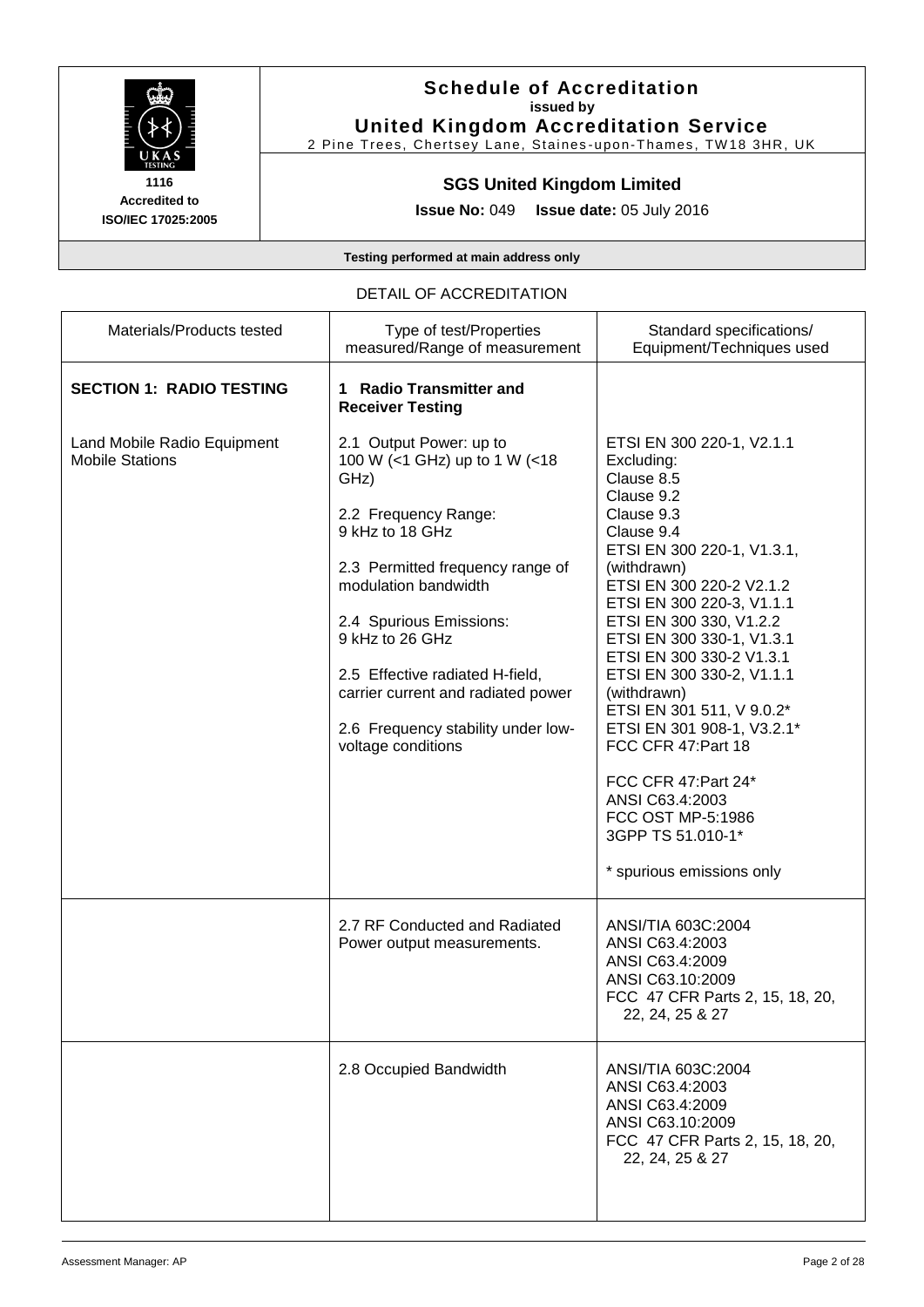

# **Schedule of Accreditation issued by**

**United Kingdom Accreditation Service** 2 Pine Trees, Chertsey Lane, Staines-upon-Thames, TW18 3HR, UK

# **SGS United Kingdom Limited**

**Issue No:** 049 **Issue date:** 05 July 2016

| Materials/Products tested       | Type of test/Properties<br>measured/Range of measurement | Standard specifications/<br>Equipment/Techniques used                                                                              |
|---------------------------------|----------------------------------------------------------|------------------------------------------------------------------------------------------------------------------------------------|
| <b>SECTION 1: RADIO TESTING</b> | 1 Radio Transmitter and<br><b>Receiver Testing</b>       |                                                                                                                                    |
|                                 | 2.9 Spurious Emissions at Antenna<br><b>Terminals</b>    | ANSI/TIA 603C:2004<br>ANSI C63.4:2003<br>ANSI C63.4:2009<br>ANSI C63.10:2009<br>FCC 47 CFR Parts 2, 15, 18, 20,<br>22, 24, 25 & 27 |
|                                 | 2.10 Field Strength Measurements                         | ANSI/TIA 603C:2004<br>ANSI C63.4:2003<br>ANSI C63.4:2009<br>ANSI C63.10:2009<br>FCC 47 CFR Parts 2, 15, 18, 20,<br>22, 24, 25 & 27 |
|                                 | 2.11 Modulation Characteristics                          | ANSI/TIA 603C:2004<br>FCC 47 CFR Parts 2, 15, 18, 20,<br>22, 24, 25 & 27                                                           |
|                                 | 2.12 Frequency Stabililty                                | ANSI/TIA 603C:2004<br>ANSI C63.4:2003<br>ANSI C63.4:2009<br>ANSI C63.10:2009<br>FCC 47 CFR Parts 2, 15, 18, 20,<br>22, 24, 25 & 27 |
|                                 | 2.13 Line Conducted Emissions                            | ANSI C63.4:2003<br>ANSI C63.4:2009<br>ANSI C63.10:2009                                                                             |
|                                 | 2.14 Power Density Measurements                          | ANSI C63.4:2003<br>ANSI C63.4:2009<br>ANSI C63.10:2009                                                                             |
|                                 |                                                          |                                                                                                                                    |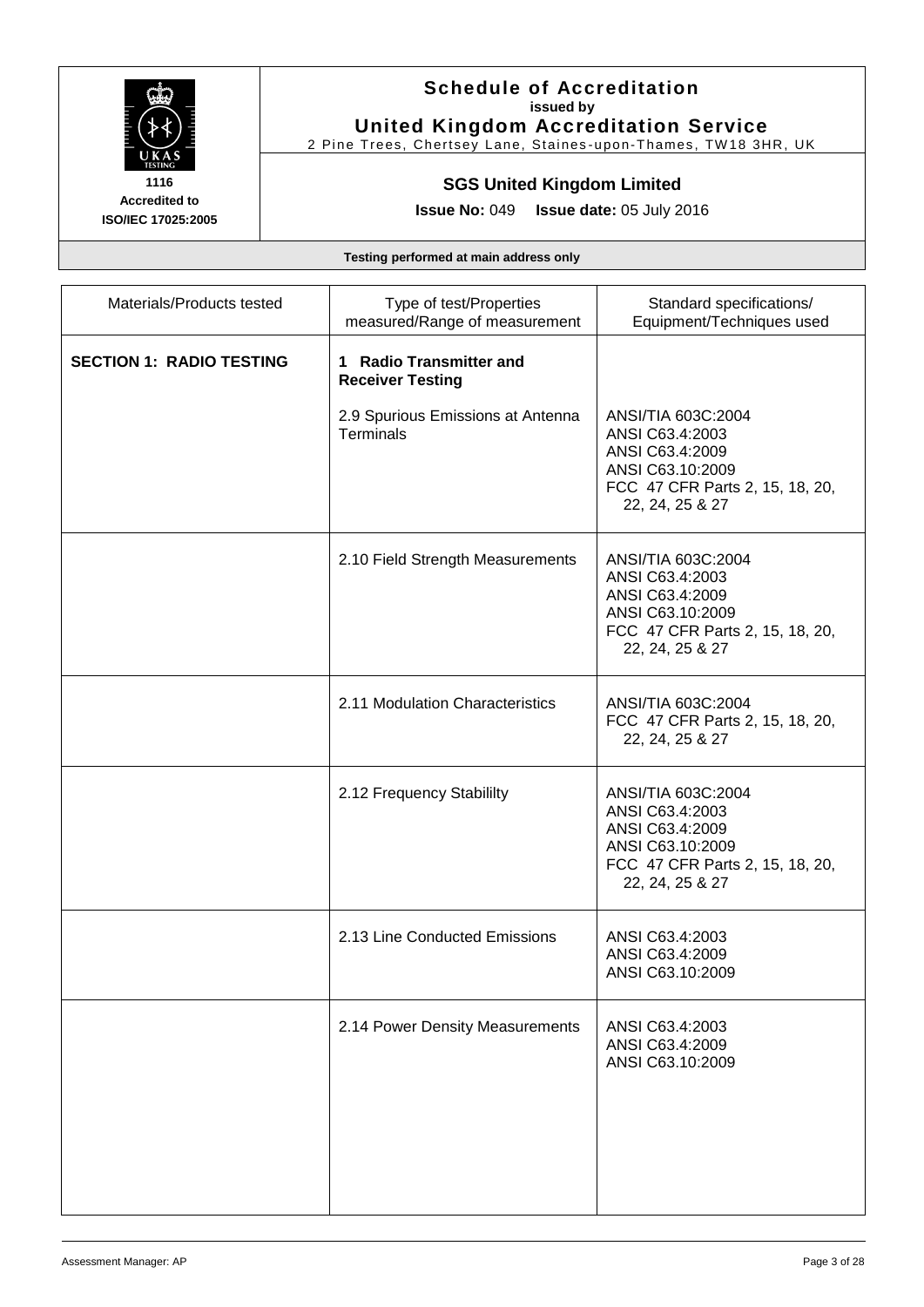

**Accredited to**

#### **Schedule of Accreditation issued by United Kingdom Accreditation Service**

2 Pine Trees, Chertsey Lane, Staines-upon-Thames, TW18 3HR, UK

#### **SGS United Kingdom Limited**

**Issue No:** 049 **Issue date:** 05 July 2016

**ISO/IEC 17025:2005**

| Materials/Products tested                                                                                                                                                                                                                                                                                                                                                                                                                                                                                                                                                                                                                                                                                                                                                                                                                                                                                                                                                         | Type of test/Properties<br>measured/Range of measurement                                                                                     | Standard specifications/<br>Equipment/Techniques used                                                                                                                                                                                                                                                                                                                                                                                                                                                                                                                                                                                                                                                                                                                                                                |
|-----------------------------------------------------------------------------------------------------------------------------------------------------------------------------------------------------------------------------------------------------------------------------------------------------------------------------------------------------------------------------------------------------------------------------------------------------------------------------------------------------------------------------------------------------------------------------------------------------------------------------------------------------------------------------------------------------------------------------------------------------------------------------------------------------------------------------------------------------------------------------------------------------------------------------------------------------------------------------------|----------------------------------------------------------------------------------------------------------------------------------------------|----------------------------------------------------------------------------------------------------------------------------------------------------------------------------------------------------------------------------------------------------------------------------------------------------------------------------------------------------------------------------------------------------------------------------------------------------------------------------------------------------------------------------------------------------------------------------------------------------------------------------------------------------------------------------------------------------------------------------------------------------------------------------------------------------------------------|
| <b>SECTION 2: EMC TESTING</b><br>Aerospace Equipment<br><b>Circuit Breakers/Switches</b><br>Coatings, Metallic<br><b>Composite Materials</b><br><b>Computers and Peripherals</b><br>Domestic Appliances:<br>Electrical<br><b>Electrical/Electronic Products</b><br><b>Electrical Cables</b><br>Electro-mechanical Devices<br><b>Enclosures for Electrical</b><br>Equipment<br>Fans<br>Fire Fighting and Detection<br>Equipment<br>Generators, Electrical<br>Instruments:<br>Indicating/Recording<br><b>Insulating Materials:</b><br>Electrical<br>Lamps: Electrical<br>Luminaires<br><b>Magnetic Materials</b><br>Marine Equipment<br><b>Measuring Equipment</b><br><b>Medical Equipment</b><br>Micro-electronic Circuits and<br>Components<br>Motors, Electrical<br><b>Optical and Photometric</b><br>Equipment<br>Plugs and Sockets:<br>Electrical<br>Power Supplies: Electrical<br>Radio and TV Equipment<br>Security Devices and Alarms<br><b>Telecomms Equipment</b><br>Toys | 2 EMC Tests<br>2.1<br><b>Emissions</b><br><b>Conducted Emissions</b><br>2.1.1<br>from supply and<br>signal/control lines:<br>9 kHz to 30 MHz | EN 55011:2009+A1:2010<br>EN 55011:2007, Amd A2<br>EN 55011:1998, Amd A1 and A2<br>EN 55013:1990, (withdrawn)<br>EN 55014-1:2006 + A1:2009<br>EN 55014-1:2000, Amd A1 and A2<br>EN 55014-1:1993, (withdrawn)<br>EN 55014:1987, Amd A2,<br>(withdrawn)<br>EN 55015:2006, Amd A1<br>EN 55015:2006 + A1:2007<br>$+ A2:2009$<br>EN 55015:2000, Amd A1 and A2<br>EN 55015:1996, (withdrawn)<br>EN 55022:1998, Amd A1 and A2<br>EN 55022:2006 + A1:2007<br>Excluding:-<br>ISN methods on telecoms ports<br>EN 55022:1994, (withdrawn)<br>EN 55022:1987, (withdrawn)<br>CISPR 14:1985, Amd A2,<br>(withdrawn)<br>CISPR 22:1993, (withdrawn)<br>VDE 0871:1978/85<br>VDE 0875: Parts 1, 2 and 3:1988<br>FCC CFR 47 Part 11<br>FCC CFR 47: Parts 15 and 18<br>ANSI C63.4:2003<br>FCC OST MP-5:1986<br>EN 55016-2-1:2009+A1:2011 |
|                                                                                                                                                                                                                                                                                                                                                                                                                                                                                                                                                                                                                                                                                                                                                                                                                                                                                                                                                                                   | 2.1.2 Radiated Emissions<br>E-field: 30 MHz to 1 GHz<br>E-field: 1 GHz to 6 GHz<br>H-field: 9 kHz to 30 MHz                                  | BS 6527:1988, (withdrawn)<br>EN 55011:2009+A1:2010<br>EN 55011:2007, Amd A2<br>EN 55011:1998, Amd A1 and A2<br>EN 55013:1990, (withdrawn)<br>EN 55014-1:2006<br>EN 55014-1:2000, Amd A1 and A2<br>EN 55014-1:1993, (withdrawn)<br>EN 55014:1987, Amd A2,<br>(withdrawn)<br>EN 55015:2007, Amd A1<br>EN 55015:2006 + A1:2007<br>$+ A2:2009$                                                                                                                                                                                                                                                                                                                                                                                                                                                                           |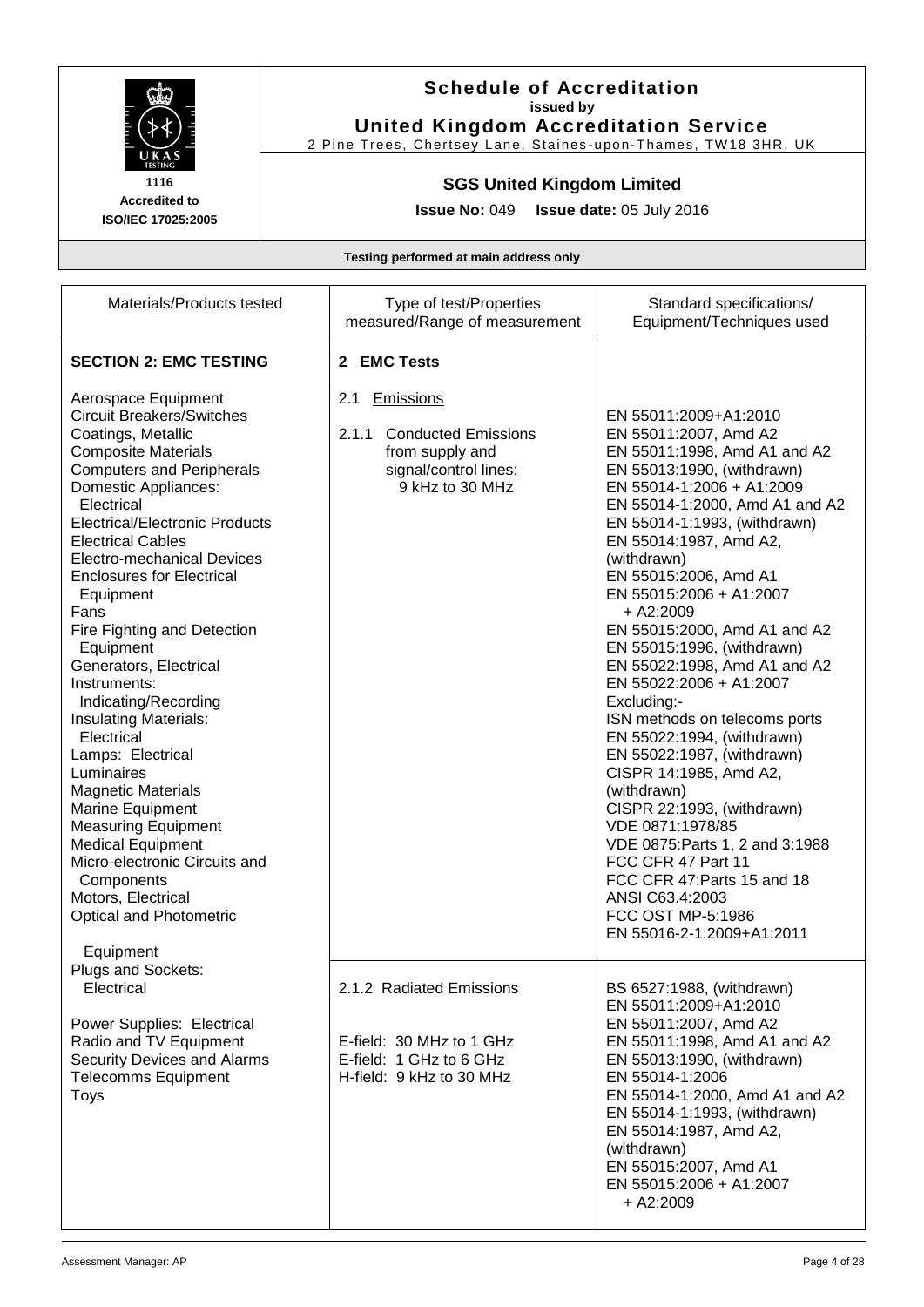

#### **Schedule of Accreditation issued by United Kingdom Accreditation Service**

2 Pine Trees, Chertsey Lane, Staines-upon-Thames, TW18 3HR, UK

# **SGS United Kingdom Limited**

**Issue No:** 049 **Issue date:** 05 July 2016

| Materials/Products tested                 | Type of test/Properties<br>measured/Range of measurement | Standard specifications/<br>Equipment/Techniques used                                                                                                                                                                                                                                                                                                                                                                                                                         |
|-------------------------------------------|----------------------------------------------------------|-------------------------------------------------------------------------------------------------------------------------------------------------------------------------------------------------------------------------------------------------------------------------------------------------------------------------------------------------------------------------------------------------------------------------------------------------------------------------------|
| <b>SECTION 2: EMC TESTING</b><br>(cont'd) | 2 EMC Tests (cont'd)<br>Emissions (cont'd)<br>2.1        |                                                                                                                                                                                                                                                                                                                                                                                                                                                                               |
| As listed on Page 7                       | 2.1.2 Radiated Emissions (cont'd)                        | EN 55015:2000, Amd A1 and A2<br>EN 55015:1996, (withdrawn)<br>EN 55022:2006 + A1:2007<br>Excluding:<br>ISN methods on telecoms ports<br>EN 55022:1998, Amd A1 and A2<br>EN 55022:1994, (withdrawn)<br>EN 55022:1987, (withdrawn)<br>CISPR 14:1985, Amd A2,<br>(withdrawn)<br>CISPR 22:1993, (withdrawn)<br>VDE 0871:1978/85<br>VDE 0875: Parts 1, 2 and 3:1988<br>RIA No 18:1990<br>FCC CFR 47 Part 11<br>FCC CFR 47: Parts 15 and 18<br>ANSI C63.4:2003<br>FCC OST MP-5:1986 |
|                                           | 2.1.3 Radiated Power<br>30 MHz to 300MHz                 | EN 55014-1:2006 + A1:2009<br>EN 55016-2-2:2004 + A1: 2005<br>$+$ A2: 2005                                                                                                                                                                                                                                                                                                                                                                                                     |
|                                           | 2.1.4 Harmonics                                          | EN 60555-2:1987, (withdrawn)<br>EN 61000-3-2:2014<br>EN 61000-3-2:2006+A2:2009<br>EN 61000-3-2:2006<br>EN 61000-3-2:2000<br>EN 61000-3-2:1995, (withdrawn)                                                                                                                                                                                                                                                                                                                    |
|                                           | 2.1.5 Flicker                                            | EN 61000-3-3:2013<br>EN 61000-3-3:1995, Amds A1<br>and A2<br>EN 60555-3:1987, (withdrawn)<br>EN 61000-3-3:2008                                                                                                                                                                                                                                                                                                                                                                |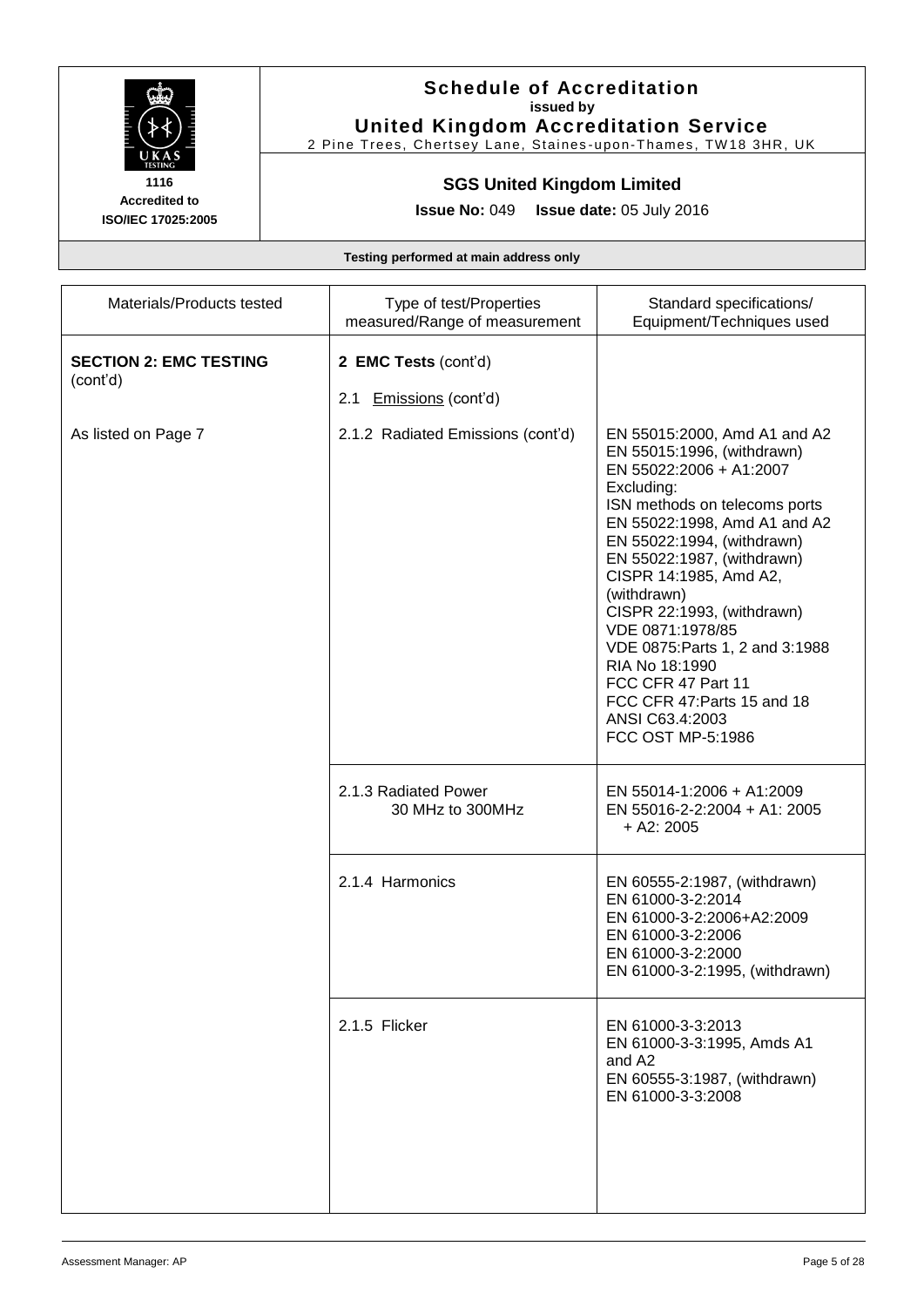

# **Schedule of Accreditation issued by**

**United Kingdom Accreditation Service** 2 Pine Trees, Chertsey Lane, Staines-upon-Thames, TW18 3HR, UK

# **SGS United Kingdom Limited**

**Issue No:** 049 **Issue date:** 05 July 2016

| Materials/Products tested                 | Type of test/Properties<br>measured/Range of measurement                               | Standard specifications/<br>Equipment/Techniques used                                                                            |
|-------------------------------------------|----------------------------------------------------------------------------------------|----------------------------------------------------------------------------------------------------------------------------------|
| <b>SECTION 2: EMC TESTING</b><br>(cont'd) | 2 EMC Tests (cont'd)                                                                   |                                                                                                                                  |
| As listed on Page 7                       | 2.2 Immunity                                                                           |                                                                                                                                  |
|                                           | 2.2.1 Electrostatic discharge up to<br>15 kV                                           | EN 61000-4-2:2009<br>EN 61000-4-2:1995, Amds A1<br>and A <sub>2</sub>                                                            |
|                                           | 2.2.2 Fast Burst Transients<br>Fast transients:<br>2 kV at 5 kHz<br>4 kV at 2.5 kHz    | EN 61000-4-4:2012<br>EN 61000-4-4:2004 + A1:2010<br>EN 61000-4-4:2004<br>EN 61000-4-4:1995, (withdrawn)<br>IEC 801: Part 4: 1988 |
|                                           | 2.2.3 Surge Immunity<br>Surge to 4<br><b>Combination Wave</b><br>2/50 µsec - 8/20 µsec | EN 61000-4-5:2006<br>EN 61000-4-5:1995, Amd A1<br>IEC 60801-5:DRAFT:1992<br>DD ENV 50142:1994                                    |
|                                           | 2.2.4 Conducted RF Immunity                                                            | EN 61000-4-6:2009<br>EN 61000-4-6:2007<br>EN 61000-4-6:1996, Amd A1,<br>(withdrawn)                                              |
|                                           | 2.2.5 Power Frequency Magnetic<br>fields<br>H-field: 50 Hz 1-50 A/m                    | BS EN 61000-4-8:1994,<br>Amd 1                                                                                                   |
|                                           | 2.2.6 Voltage dips and interrupts                                                      | EN 61000-4-11:2004<br>EN 61000-4-11:1994, (withdrawn)                                                                            |
|                                           | 2.2.7 Oscillatory Waves immunity                                                       | BS EN 61000-4-12:1996                                                                                                            |
|                                           |                                                                                        |                                                                                                                                  |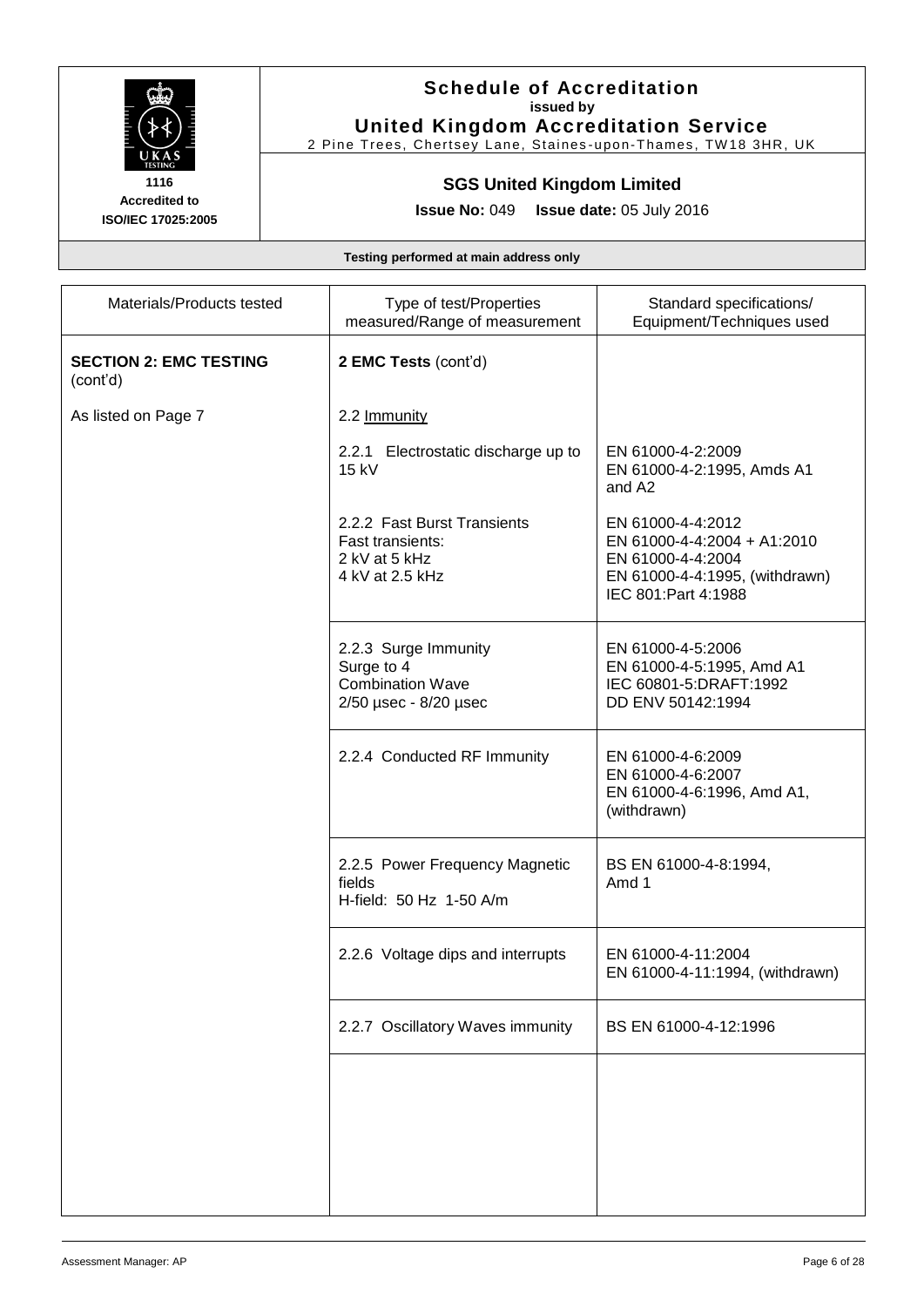

**Accredited to**

# **Schedule of Accreditation issued by**

**United Kingdom Accreditation Service** 2 Pine Trees, Chertsey Lane, Staines-upon-Thames, TW18 3HR, UK

# **SGS United Kingdom Limited**

**Issue No:** 049 **Issue date:** 05 July 2016

**ISO/IEC 17025:2005**

| Materials/Products tested                                                                                                                                                                                                                                     | Type of test/Properties<br>measured/Range of measurement                                                        | Standard specifications/<br>Equipment/Techniques used                                                                                                                                                                                                                                                                                                               |
|---------------------------------------------------------------------------------------------------------------------------------------------------------------------------------------------------------------------------------------------------------------|-----------------------------------------------------------------------------------------------------------------|---------------------------------------------------------------------------------------------------------------------------------------------------------------------------------------------------------------------------------------------------------------------------------------------------------------------------------------------------------------------|
| <b>SECTION 2: EMC TESTING</b><br>(cont'd)                                                                                                                                                                                                                     | 2 EMC Tests (cont'd)                                                                                            |                                                                                                                                                                                                                                                                                                                                                                     |
| As listed on Page 7                                                                                                                                                                                                                                           | 2.2 Immunity (cont'd)                                                                                           |                                                                                                                                                                                                                                                                                                                                                                     |
|                                                                                                                                                                                                                                                               | 2.2.8 Radiated Immunity<br>E-field:<br>80 MHz - 2 GHz 10 V/m<br>10 kHz - 1 GHz 20 V/m<br>1 GHz - 2.7 GHz 30 V/m | EN 61000-4-3:2006 + A1:2006<br>$+ A2:2010$<br>EN 61000-4-3:2006<br>EN 61000-4-3:2002, Amd A1<br>BS 6667: Part 3:1985, (withdrawn)<br>IEC 801: Part 3:1984, (withdrawn)<br>IEC 801: Part 3: Draft 7:1992<br>IEC 1000-4-3:1995<br>EN 61000-4-3:1996<br>ENV 50140:1994, (withdrawn)<br>ENV 50141:1994, (withdrawn)<br>EN 50204:1995<br>EN 55020:1988<br>RIA No 18:1990 |
| Motor Vehicles<br>Motor Vehicle Accessories and<br>Components<br>Bicycles (powered)<br><b>Construction Plant and Equipment</b><br><b>Industrial Trucks</b><br><b>Rescue Appliances</b><br><b>Vehicle Security Devices</b><br>Military Vehicles and<br>Devices | 2.3 Automotive EMC Tests<br>2.3.1 Transient tests                                                               | ISO 7637-1:2002 + A1:2008<br>ISO 7637-2:2004 + A1:2008<br>ISO 7637-3:2007<br>ISO 7637-1:1990<br>ISO 7637-2:1990<br>ISO 7637-3:1995<br>ISO 13766:2006<br>Annexes D and E<br>2004/104/EC Annex X<br>2005/83/EC Annex X                                                                                                                                                |
|                                                                                                                                                                                                                                                               | 2.3.2 Electro-Static Discharge<br>(ESD)<br>Up to 18 kV                                                          | ISO TR 10605:1994<br>ISO 10605:2001 (Components)                                                                                                                                                                                                                                                                                                                    |
|                                                                                                                                                                                                                                                               |                                                                                                                 |                                                                                                                                                                                                                                                                                                                                                                     |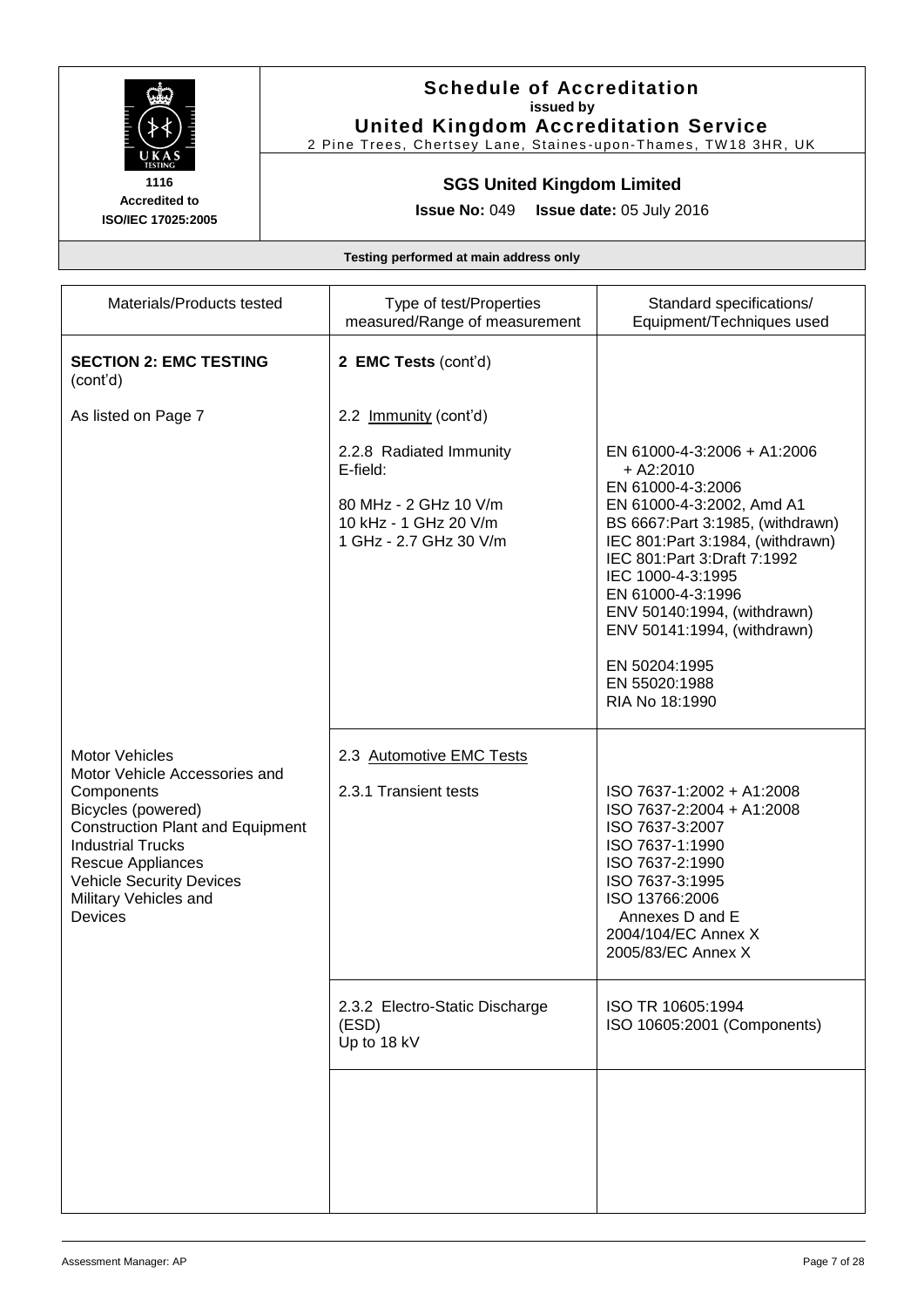

**Accredited to**

#### **Schedule of Accreditation issued by United Kingdom Accreditation Service**

2 Pine Trees, Chertsey Lane, Staines-upon-Thames, TW18 3HR, UK

#### **SGS United Kingdom Limited**

**Issue No:** 049 **Issue date:** 05 July 2016

**ISO/IEC 17025:2005**

| Materials/Products tested                                            | Type of test/Properties<br>measured/Range of measurement                         | Standard specifications/<br>Equipment/Techniques used                                                                                       |
|----------------------------------------------------------------------|----------------------------------------------------------------------------------|---------------------------------------------------------------------------------------------------------------------------------------------|
| <b>SECTION 2: EMC TESTING</b><br>(cont'd)                            | 2 EMC Tests (cont'd)                                                             |                                                                                                                                             |
| As listed on Page 7                                                  | 2.3 Automotive EMC Tests (cont'd)                                                |                                                                                                                                             |
| Electrical/Electronic components-<br>systems<br>For automotive "ESA" | 2.3.3 Radiated Emissions<br>E-field: 30 MHz to 1 GHz<br>H-field: 9 kHz to 30 MHz | 2004/104/EC, Annexes VII and VIII<br>2005/83/EC Annex VII and VIII<br>2000/2/EC<br>97/24/EC, Chapter 8<br>Annexes V and VI<br>95/54/EC:1995 |
|                                                                      | 2.3.4 Conducted Immunity<br>20 MHz to 400 MHz 60mA                               | ISO 11452-2:2004<br>2004/104/EC Annexes IX<br>2005/83/EC Annex IX                                                                           |
|                                                                      | 2.3.5 Radiated Immunity<br>E-field:<br>80 MHz to 2.7 GHz 100 V/m                 | ISO 11452-2:2004<br>2004/104/EC Annexes IX<br>95/54/EC:1995<br>2005/83/EC Annex IX                                                          |
|                                                                      | Note:<br>For automotive Directive tests<br>The accreditation extends to cover:   | 72/245/EC including all relevant<br>amendments up to and including<br>2009/19/EC<br>ECE Regulation 10.04<br>Annexes 7, 8, 9 & 10 for ESA    |
|                                                                      |                                                                                  |                                                                                                                                             |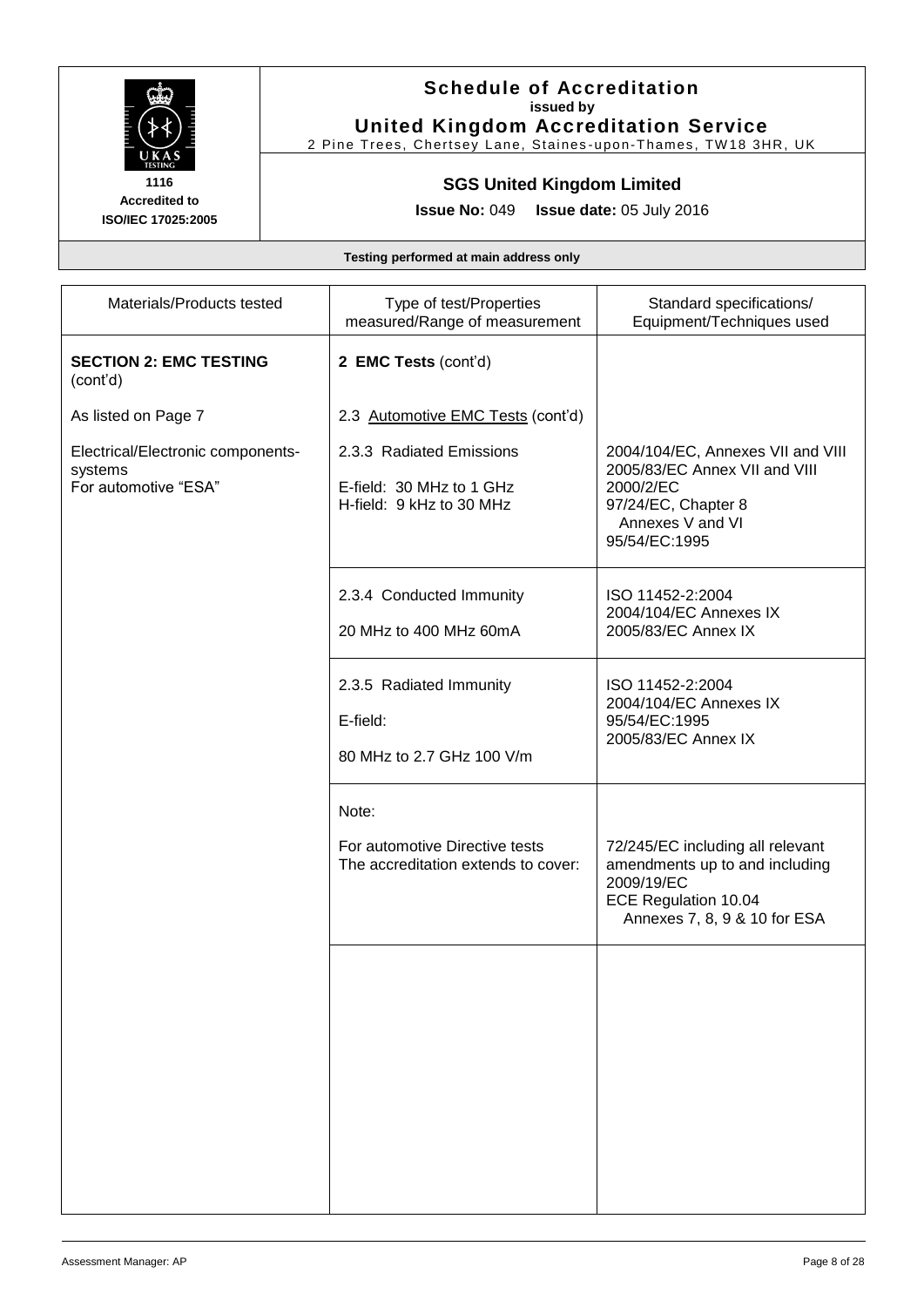

#### **Schedule of Accreditation issued by United Kingdom Accreditation Service**

2 Pine Trees, Chertsey Lane, Staines-upon-Thames, TW18 3HR, UK

#### **SGS United Kingdom Limited**

**Issue No:** 049 **Issue date:** 05 July 2016

| Materials/Products tested                 | Type of test/Properties<br>measured/Range of measurement                                                                                                             | Standard specifications/<br>Equipment/Techniques used                                                                                                                                                                                                                                                                                                                                                                                                                                                                                                                                                                                                                                                                                                                                                                                                                                                                                                                                                                                                                                                                                                  |
|-------------------------------------------|----------------------------------------------------------------------------------------------------------------------------------------------------------------------|--------------------------------------------------------------------------------------------------------------------------------------------------------------------------------------------------------------------------------------------------------------------------------------------------------------------------------------------------------------------------------------------------------------------------------------------------------------------------------------------------------------------------------------------------------------------------------------------------------------------------------------------------------------------------------------------------------------------------------------------------------------------------------------------------------------------------------------------------------------------------------------------------------------------------------------------------------------------------------------------------------------------------------------------------------------------------------------------------------------------------------------------------------|
| <b>SECTION 2: EMC TESTING</b><br>(cont'd) | 2 EMC Tests (cont'd)                                                                                                                                                 |                                                                                                                                                                                                                                                                                                                                                                                                                                                                                                                                                                                                                                                                                                                                                                                                                                                                                                                                                                                                                                                                                                                                                        |
| As listed on Page 7                       | 2.4 Generic and Product Family<br><u>Tests</u><br>These are included to the<br>extent that the standards<br>called up are specifically<br>included in this Schedule. | EN 50081-1:1992, (withdrawn)<br>EN 50081-2:1993, (withdrawn)<br>EN 50082-1:1997, (withdrawn)<br>EN 50082-1:1992, (withdrawn)<br>EN 50130-4:1995, A1 and A2<br>EN 55014-2:1997 + A1:2001<br>$+$ A2:2008<br>EN 50082-2:1995, (withdrawn)<br>EN 55024:1998, Amd A1 and A2<br>EN 60601-1-2:2007<br>IEC60601-1-2:2007<br>EN 60601-1-2:1993<br>EN 60601-1-2:2001<br>EN 61547:1995, Amd A1<br>EN 61547:2009<br>prETS 300 342-1:1994, (withdrawn)<br>ETS 300 4451996<br>ETS 300 680-11997<br>ETS 300 682:1997<br>ETS 300 683:1997<br>ETSI EN 301 489-1 V 1.6.1:2005<br>ETSI EN 301 489-3 V 1.4.1:2002<br>ETSI EN 301 489-7 V 1.3.1:2005<br>ETSI EN 301 489-24 V 1.4.1:2007<br>TRG 1068:1991<br>EN 55016-2-1:2004<br>EN 55016-2-3:2006<br>EN 61000-6-1:2007<br>EN 61000-6-1:2001<br>EN 61000-6-2:2005<br>EN 61000-6-2:2001<br>EN 61000-6-2:1999, (withdrawn)<br>EN 61000-6-3:2007+A1:2011<br><b>Excluding telecoms Port conducted</b><br>emissions<br>EN 61000-6-3:2007<br>EN 61000-6-3:2001, Amd A11<br>EN 61000-6-4:2007+A1:2011<br>Excluding telecoms Port conducted<br>emissions<br>EN 61000-6-4:2007<br>EN 61000-6-4:2001<br>EN 61326:2013 excluding Power |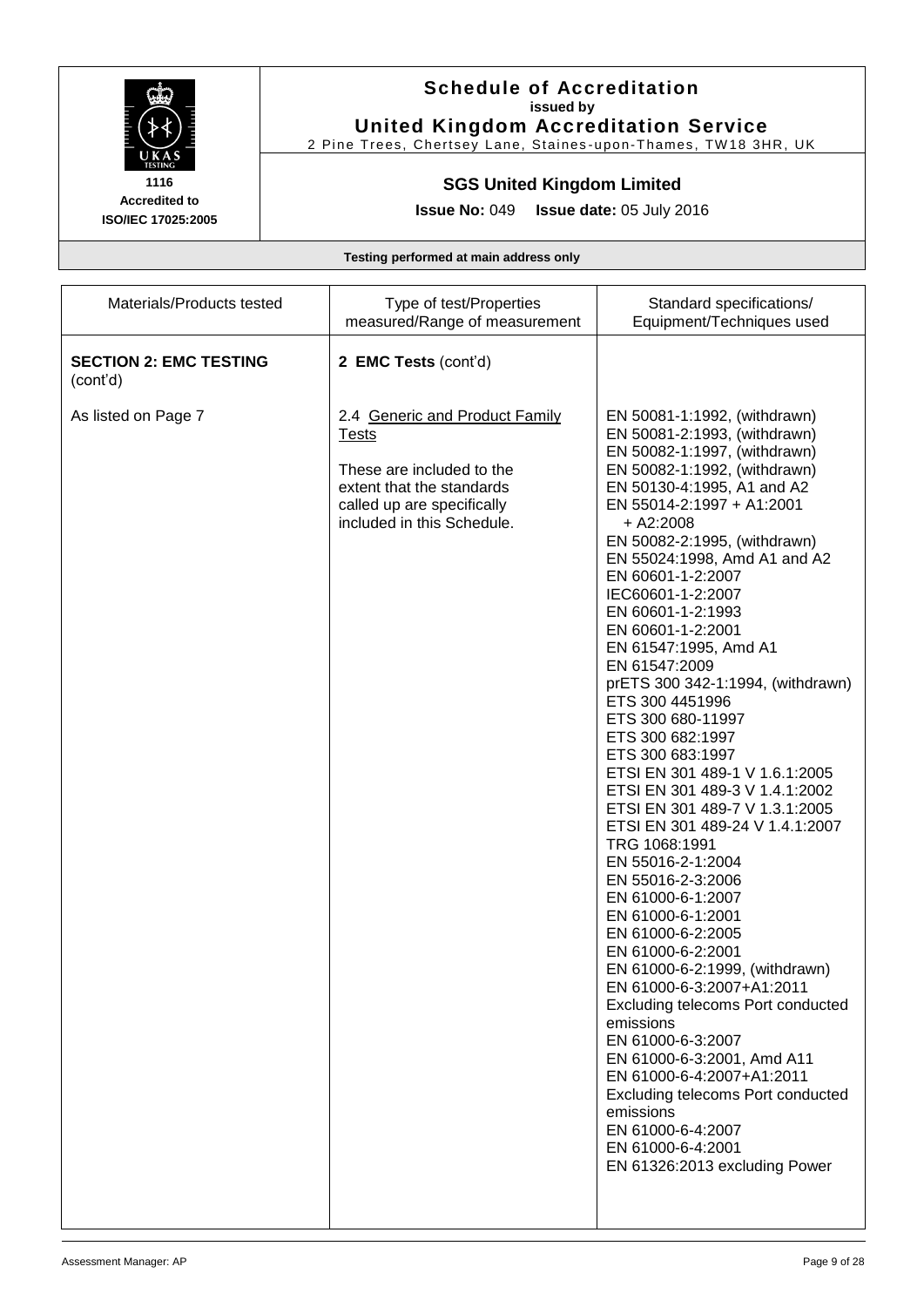

# **Schedule of Accreditation issued by**

**United Kingdom Accreditation Service** 2 Pine Trees, Chertsey Lane, Staines-upon-Thames, TW18 3HR, UK

# **SGS United Kingdom Limited**

**Issue No:** 049 **Issue date:** 05 July 2016

**ISO/IEC 17025:2005**

**Accredited to**

| Materials/Products tested                 | Type of test/Properties<br>measured/Range of measurement                                          | Standard specifications/<br>Equipment/Techniques used                                                                                                                                                                            |
|-------------------------------------------|---------------------------------------------------------------------------------------------------|----------------------------------------------------------------------------------------------------------------------------------------------------------------------------------------------------------------------------------|
| <b>SECTION 2: EMC TESTING</b><br>(cont'd) | 2 EMC Tests (cont'd)                                                                              |                                                                                                                                                                                                                                  |
| As listed on Page 7                       | 2.4 Generic and Product Family<br>Tests (cont'd)                                                  | <b>Frequency Magnetic Field</b><br>RIA No 18:1990<br>EN 50121-3-2:2006 excluding<br>traction port CE<br>EN 50121-4:2006 excluding<br>traction port conducted emissions,<br>power frequency and pulsed<br>magnetic field immunity |
|                                           | Facilities:                                                                                       |                                                                                                                                                                                                                                  |
|                                           | Screened room: 5 m long, 4 m<br>wide, 5 m high, partially lined with<br>absorber                  |                                                                                                                                                                                                                                  |
|                                           | <b>Maximum size of EUT:</b><br>$1.5 m \times 1.5 m$<br>Weight 1000 kg                             |                                                                                                                                                                                                                                  |
|                                           | except for Magnetic power:<br>$0.3 m \times 0.3 m$                                                |                                                                                                                                                                                                                                  |
|                                           | Power supplies available:<br>240 V/115 V, Single phase,<br>13 A<br>440 V, 3-phase, 60 A per phase |                                                                                                                                                                                                                                  |
|                                           | Facilities: (cont'd)                                                                              |                                                                                                                                                                                                                                  |
|                                           | <b>Open Area Test Site:</b><br>3 m and 10 m ranges                                                |                                                                                                                                                                                                                                  |
|                                           | <b>Maximum size of EUT:</b><br>2 m x 2 m<br>Weight 450 kg                                         |                                                                                                                                                                                                                                  |
|                                           |                                                                                                   |                                                                                                                                                                                                                                  |
|                                           |                                                                                                   |                                                                                                                                                                                                                                  |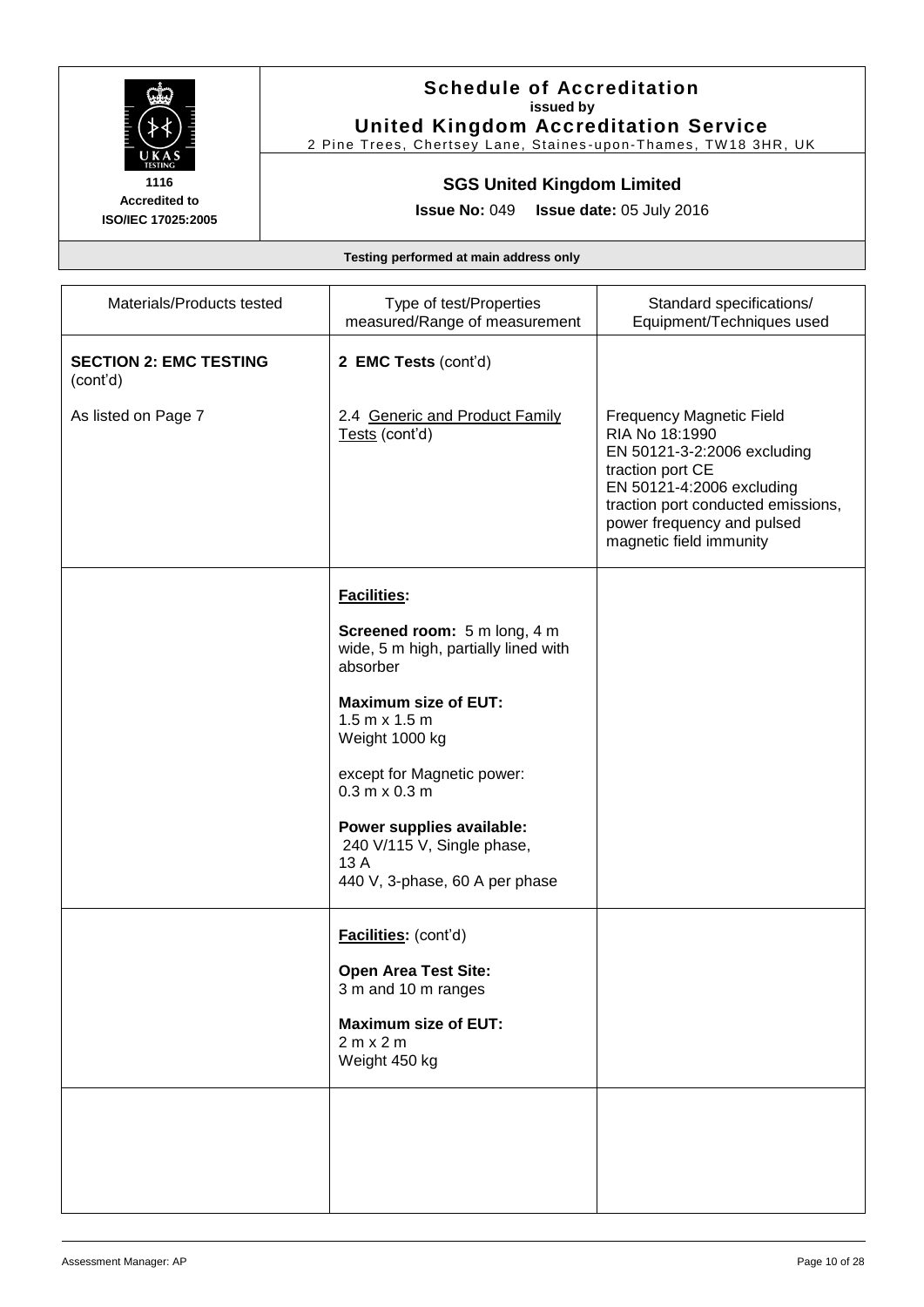

#### **Schedule of Accreditation issued by United Kingdom Accreditation Service**

2 Pine Trees, Chertsey Lane, Staines-upon-Thames, TW18 3HR, UK

# **SGS United Kingdom Limited**

**Issue No:** 049 **Issue date:** 05 July 2016

| Materials/Products tested                                                         | Type of test/Properties<br>measured/Range of measurement                               | Standard specifications/<br>Equipment/Techniques used               |
|-----------------------------------------------------------------------------------|----------------------------------------------------------------------------------------|---------------------------------------------------------------------|
| <b>SECTION 3: HOUSEHOLD and</b><br><b>SIMILAR ELECTRICAL</b><br><b>APPLIANCES</b> | <b>Electrical Product Tests</b><br>(Single phase appliances only)                      |                                                                     |
| Hand-held motor-operated electric<br>tools. Safety.<br>General requirements       | <b>Electrical Safety</b><br>Size limitation for humidity tests:<br>850 x 1000 x 700 mm | BS EN 60745-1:2009+A11:2010<br>BS EN 60745-1:2006, Amd 1,<br>Corrig |
| Drills and Impact Drills                                                          | <b>Electrical Safety</b>                                                               | BS EN 60745-2-1:2003,<br>Amd 1                                      |
| Screwdrivers and Impact Wrenches                                                  | <b>Electrical Safety</b>                                                               | BS EN 60745-2-2:2003,<br>Amd 1                                      |
| Grinders, Polishers and Disk-type<br><b>Sanders</b>                               | <b>Electrical Safety</b>                                                               | BS EN 60745-2-3:2007                                                |
| Sanders and Polishers other than<br>Disk type                                     | <b>Electrical Safety</b>                                                               | BS EN 60745-2-4:2003,<br>Amd 1                                      |
| <b>Circular Saws</b>                                                              | <b>Electrical Safety</b>                                                               | BS EN 60745-2-5:2003                                                |
| Hammers                                                                           | <b>Electrical Safety</b>                                                               | BS EN 60745-2-6:2003, Amd's 1<br>and 2                              |
| Reciprocating Saws (jig and sabre<br>saws)                                        | <b>Electrical Safety</b>                                                               | BS EN 60745-2-11:2003, Amd 1                                        |
| <b>Concrete Vibrators</b>                                                         | <b>Electrical Safety</b>                                                               | BS EN 60745-2-12:2003                                               |
| <b>Chain Saws</b>                                                                 | <b>Electrical Safety</b>                                                               | BS EN 60745-2-13:2007                                               |
| Planers                                                                           | <b>Electrical Safety</b>                                                               | BS EN 60745-2-14:2003, Amd 1                                        |
| <b>Hedge Trimmers</b>                                                             | <b>Electrical Safety</b>                                                               | BS EN 60745-2-15:2006                                               |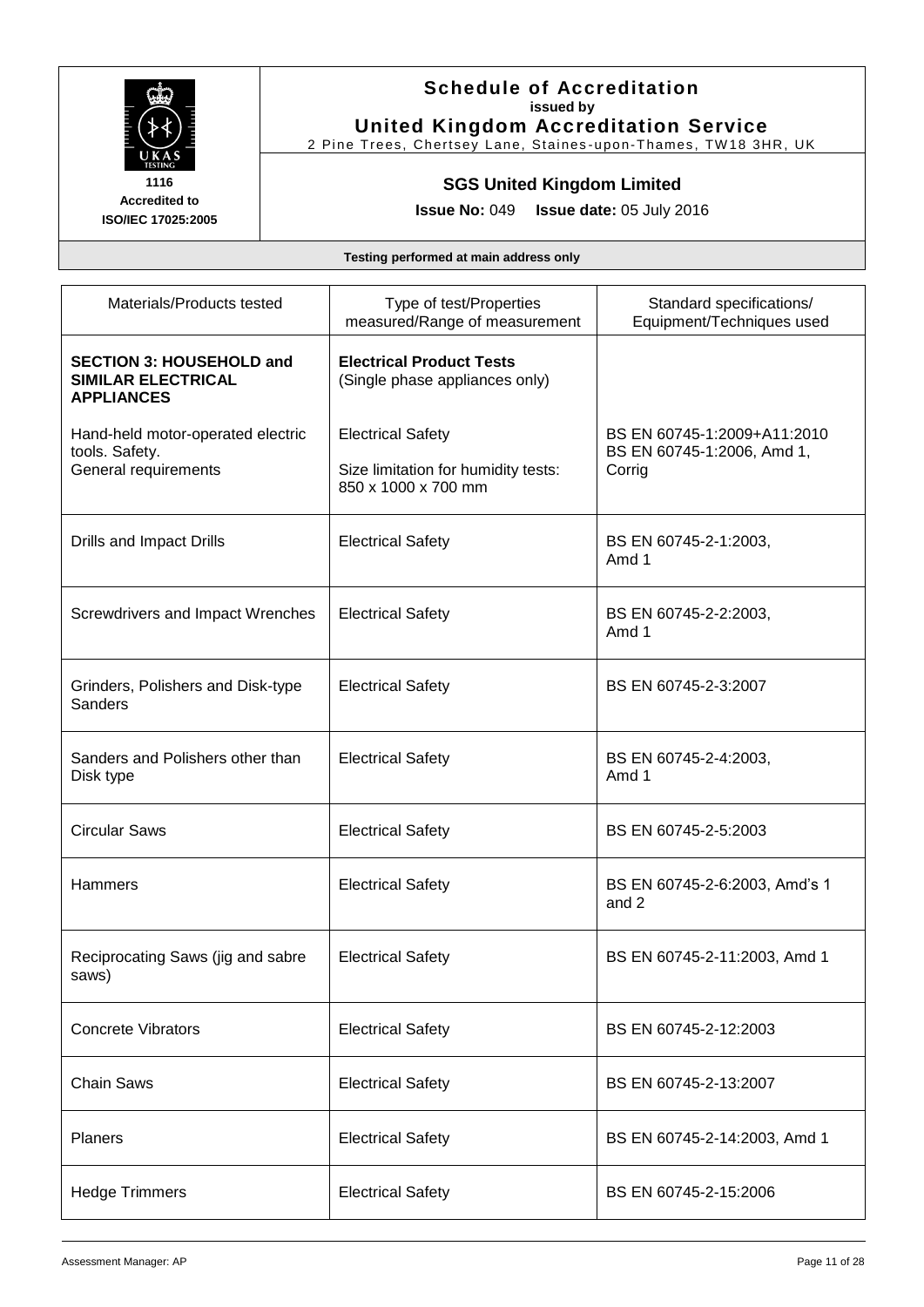

#### **Schedule of Accreditation issued by United Kingdom Accreditation Service**

2 Pine Trees, Chertsey Lane, Staines-upon-Thames, TW18 3HR, UK

# **SGS United Kingdom Limited**

**Issue No:** 049 **Issue date:** 05 July 2016

| Materials/Products tested                                                                                                 | Type of test/Properties<br>measured/Range of measurement                                                             | Standard specifications/<br>Equipment/Techniques used                                                                                                                                                                                                                                                                                                                   |
|---------------------------------------------------------------------------------------------------------------------------|----------------------------------------------------------------------------------------------------------------------|-------------------------------------------------------------------------------------------------------------------------------------------------------------------------------------------------------------------------------------------------------------------------------------------------------------------------------------------------------------------------|
| <b>SECTION 3: HOUSEHOLD and</b><br><b>SIMILAR ELECTRICAL</b><br><b>APPLIANCES (cont'd)</b><br><b>Routers and Trimmers</b> | <b>Electrical Product Tests</b><br>(cont'd)<br>(Single phase appliances only)<br><b>Electrical Safety</b>            | BS EN 60745-2-17:2003, Amd 1                                                                                                                                                                                                                                                                                                                                            |
| <b>Household And Similar Electrical</b><br>Appliances<br><b>General Requirements</b>                                      | <b>Electrical Safety</b><br>Size limitation for humidity tests:<br>Max dimensions of chamber:<br>850 x 1000 x 700 mm | BS EN 60335-1:2012+A11:2014<br>Excluding:<br>Clause 22.32: Oxygen bomb<br>Clause 24.1: Components<br>Annex J<br>Annex R, Software<br>BS EN 60335-1:2002<br>Excluding:<br>Clause 22.32: Oxygen bomb<br>Clause 24.1:Components<br>Annex J<br>Annex R, Software<br>BS EN 60335-1:1995,<br>Amds 1 to 7<br>Excluding:<br>Clause 22.32: Oxygen bomb<br>Clause 24.1:Components |
| Vacuum Cleaners and Suction<br><b>Devices</b><br>Excluding current carrying hose<br>attachments                           | <b>Electrical Safety</b>                                                                                             | BS EN 60335-2-2:2003<br>BS EN 60335-2-2:1996, Amds 1<br>and 2, (withdrawn)                                                                                                                                                                                                                                                                                              |
| Irons, Electric (Domestic)<br>Excluding pressure vessel types                                                             | <b>Electrical Safety</b>                                                                                             | BS EN 60335-2-3:2002<br>BS EN 60335-2-3:1991, Amds 1 to<br>4, (withdrawn)<br>BS EN 60335-2-3:1995, Amds 1<br>and 2, (withdrawn)                                                                                                                                                                                                                                         |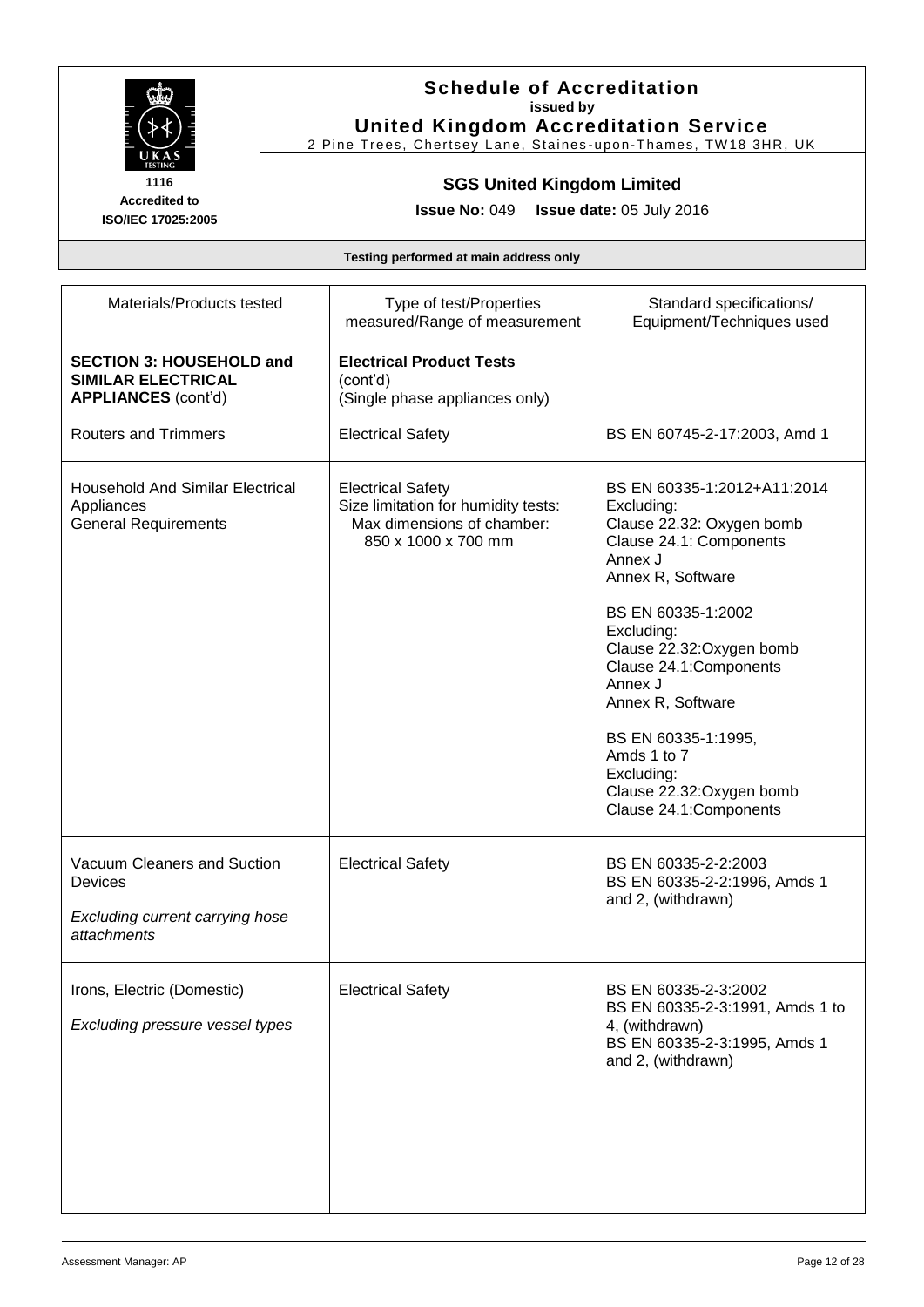

#### **Schedule of Accreditation issued by United Kingdom Accreditation Service**

2 Pine Trees, Chertsey Lane, Staines-upon-Thames, TW18 3HR, UK

# **SGS United Kingdom Limited**

**Issue No:** 049 **Issue date:** 05 July 2016

| Materials/Products tested                                                                                             | Type of test/Properties<br>measured/Range of measurement                      | Standard specifications/<br>Equipment/Techniques used                                                                                                          |
|-----------------------------------------------------------------------------------------------------------------------|-------------------------------------------------------------------------------|----------------------------------------------------------------------------------------------------------------------------------------------------------------|
| <b>SECTION 3: HOUSEHOLD and</b><br>SIMILAR ELECTRICAL<br><b>APPLIANCES</b> (cont'd)                                   | <b>Electrical Product Tests</b><br>(cont'd)<br>(Single phase appliances only) |                                                                                                                                                                |
| Stationary cooking ranges, hobs,<br>ovens and similar appliances<br><b>Excluding Pyrolytic self-cleaning</b><br>ovens | <b>Electrical Safety</b>                                                      | BS EN 60335-2-6:2003,<br>Amd 1<br>Excluding:<br>Clauses 22.108 - 22.112                                                                                        |
| Shavers and Hair Clippers, Electric                                                                                   | <b>Electrical Safety</b>                                                      | BS EN 60335-2-8:2015<br>BS EN 60335-2-<br>8:2003+A1:2005+A2:2008<br>BS EN 60335-2-8:1996,<br>Amd 1, (withdrawn)<br>BS EN 60335-2-8:1991,<br>Amd 1, (withdrawn) |
| Toasters, Grills, Roasters, etc                                                                                       | <b>Electrical Safety</b>                                                      | BS EN 60335-2-9:1991, Amds 1<br>to 3, (withdrawn)<br>BS EN 60335-2-9:1996, Amds 1<br>to 4, (withdrawn)                                                         |
| Plate warmers and similar<br>appliances                                                                               | <b>Electrical Safety</b>                                                      | BS EN 60335-2-12:2003+A1:2008<br>BS EN 60335-2-12:1991,<br>(withdrawn)<br>BS EN 60335-2-12:1995,<br>(withdrawn)                                                |
| Frying Pans, Deep Fat Fryers, etc                                                                                     | <b>Electrical Safety</b>                                                      | BS EN 60335-2-13:2010+A11:2012<br>BS EN 60335-2-13:2003<br>BS EN 60335-2-13:1991, Amds 1,<br>(withdrawn) and 2<br>BS EN 60335-2-13:1996, Amd 1,<br>(withdrawn) |
| Kitchen machines                                                                                                      | <b>Electrical safety</b>                                                      | BS EN 60335-2-14:2006+A1:2008                                                                                                                                  |
|                                                                                                                       |                                                                               |                                                                                                                                                                |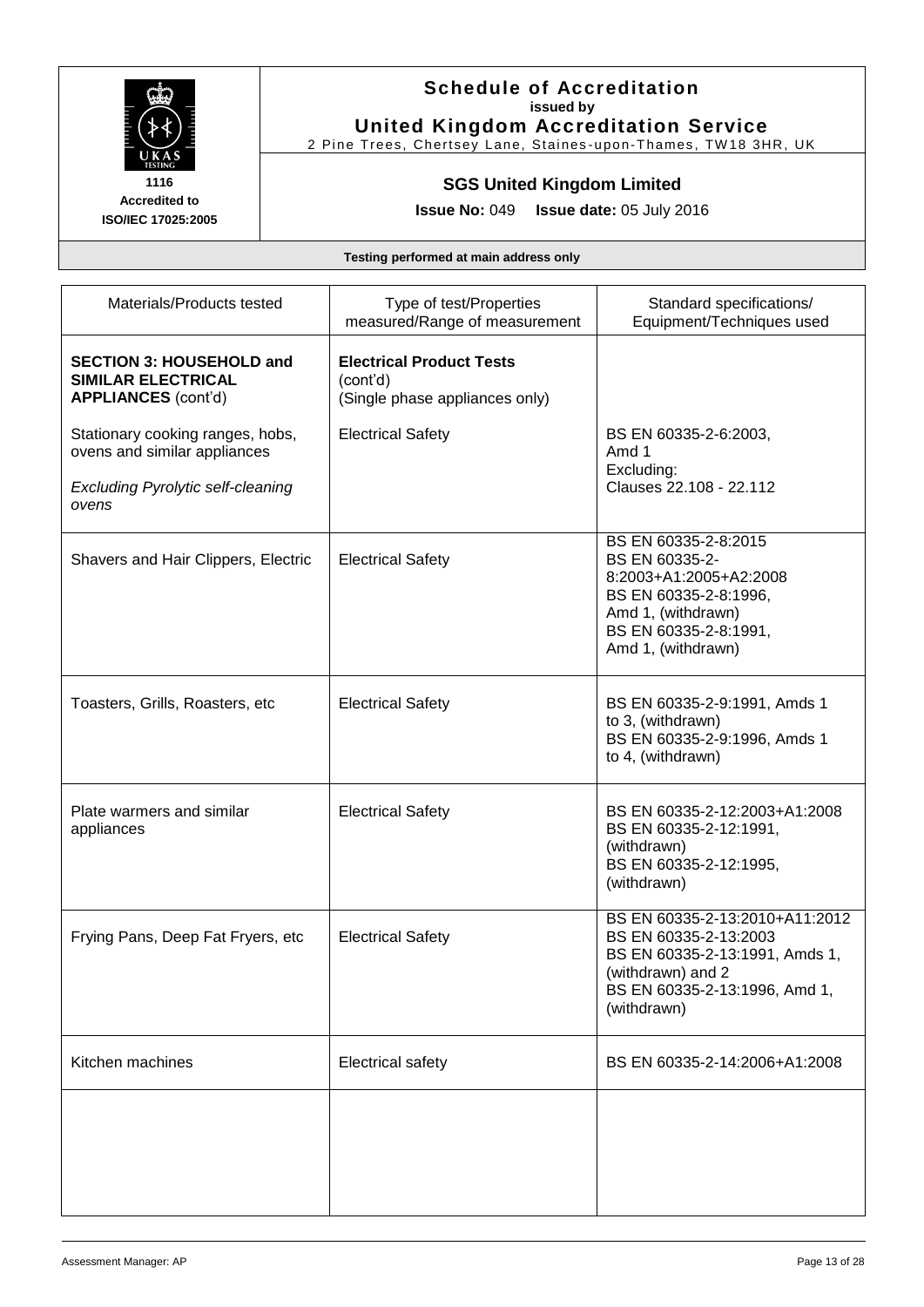

#### **Schedule of Accreditation issued by United Kingdom Accreditation Service**

2 Pine Trees, Chertsey Lane, Staines-upon-Thames, TW18 3HR, UK

# **SGS United Kingdom Limited**

**Issue No:** 049 **Issue date:** 05 July 2016

| Materials/Products tested                                                                                 | Type of test/Properties<br>measured/Range of measurement                      | Standard specifications/<br>Equipment/Techniques used                                                                                                                                            |
|-----------------------------------------------------------------------------------------------------------|-------------------------------------------------------------------------------|--------------------------------------------------------------------------------------------------------------------------------------------------------------------------------------------------|
| <b>SECTION 3: HOUSEHOLD and</b><br>SIMILAR ELECTRICAL<br><b>APPLIANCES (cont'd)</b>                       | <b>Electrical Product Tests</b><br>(cont'd)<br>(Single phase appliances only) |                                                                                                                                                                                                  |
| Appliances for heating liquids                                                                            | <b>Electrical Safety</b>                                                      | BS EN 60335-2-15:2002<br>BS EN 60335-2-15:1996, Amds 1,<br>(withdrawn) and 2<br>BS EN 60335-2-15:1991, Amds 1 to<br>5, (withdrawn)                                                               |
| Appliances for Skin and Hair<br><b>Excluding helmet</b><br>hairdryers                                     | <b>Electrical Safety</b>                                                      | BS EN 60335-2-23:2003<br>BS EN 60335-2-23:1991, Amds 1,<br>(withdrawn) and 2<br>BS EN 60335-2-23:1996, Amd 1,<br>(withdrawn)                                                                     |
| Refrigerators, food freezers and ice<br>makers<br>Excluding:-<br>Appliances for camping or similar<br>use | Electrical safety                                                             | BS EN 60335-2-24:2003, Amd 1<br>Excluding:<br>Clause 21.101,<br>Clauses 22.106 to 22.110,<br>Flammable refrigerants                                                                              |
| Microwave ovens                                                                                           | <b>Electrical safety</b>                                                      | BS EN 60335-2-25:2002, Amds 1<br>and 2<br>Excluding:<br>Clause 22.116, Appliances for<br>installing in road vehicles                                                                             |
| <b>Battery Chargers</b><br>Excluding caravan types                                                        | Electrical safety                                                             | BS EN 60335-2-<br>29:2004+A1:2005+A2:2010<br>Excluding pendulum impact test,<br>clause AA.21.201<br>BS EN 60335-2-29:1997, Amd 1,<br>(withdrawn)<br>BS EN 60335-2-29:1991, Amd 1,<br>(withdrawn) |
| <b>Room Heaters</b>                                                                                       | <b>Electrical safety</b>                                                      | BS EN 60335-2-30:2003<br>BS EN 60335-2-30:1997, Amds 1 to<br>3, (withdrawn)<br>BS EN 60335-2-30:1993, Amds 1<br>and 2, (withdrawn)                                                               |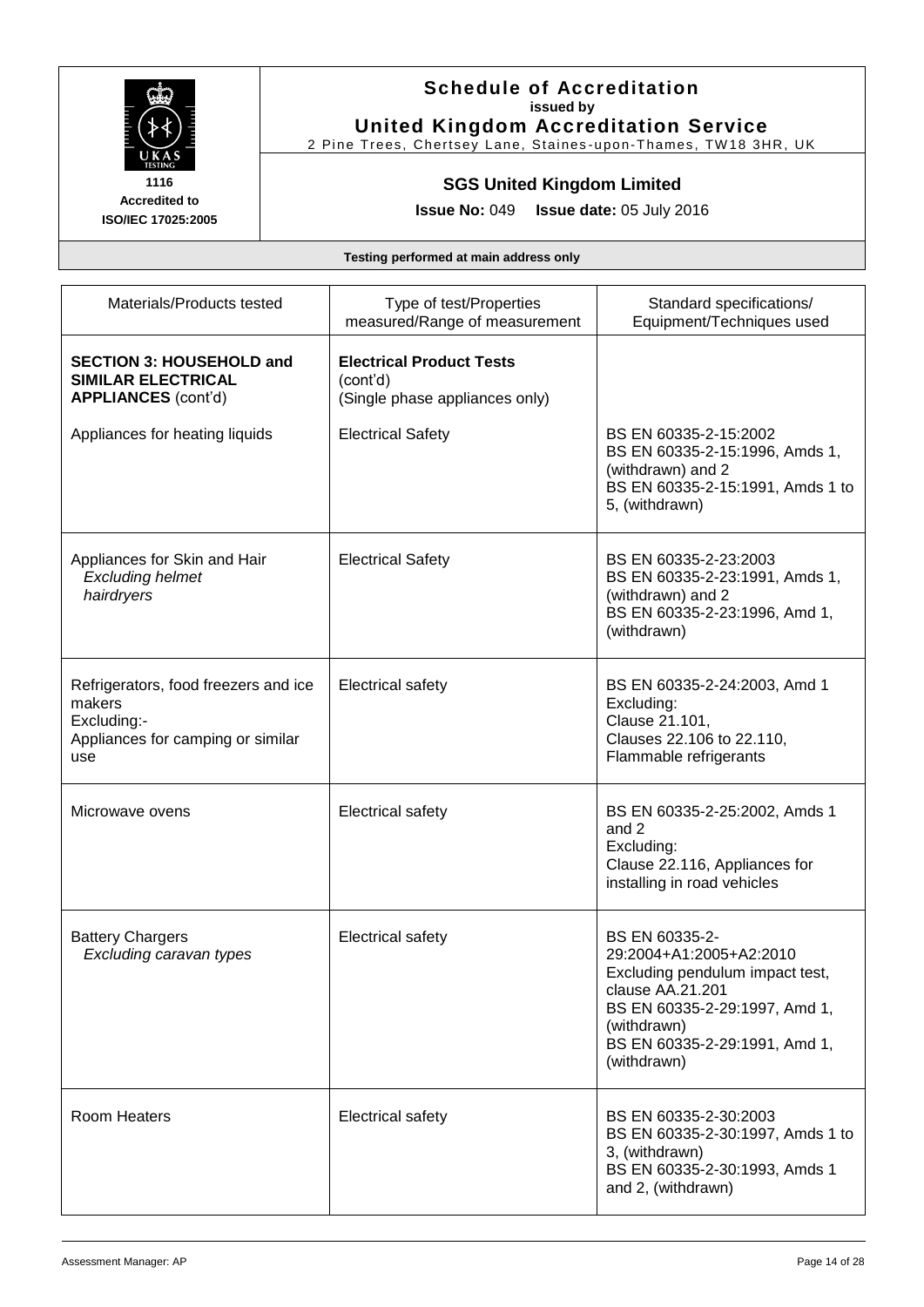

#### **Schedule of Accreditation issued by United Kingdom Accreditation Service**

2 Pine Trees, Chertsey Lane, Staines-upon-Thames, TW18 3HR, UK

# **SGS United Kingdom Limited**

**Issue No:** 049 **Issue date:** 05 July 2016

| Materials/Products tested                                                           | Type of test/Properties<br>measured/Range of measurement                      | Standard specifications/<br>Equipment/Techniques used                                                                                                                                                                                                           |
|-------------------------------------------------------------------------------------|-------------------------------------------------------------------------------|-----------------------------------------------------------------------------------------------------------------------------------------------------------------------------------------------------------------------------------------------------------------|
| <b>SECTION 3: HOUSEHOLD and</b><br>SIMILAR ELECTRICAL<br><b>APPLIANCES (cont'd)</b> | <b>Electrical Product Tests</b><br>(cont'd)<br>(Single phase appliances only) |                                                                                                                                                                                                                                                                 |
| Massage Appliances                                                                  | <b>Electrical Safety</b>                                                      | BS EN 60335-2-32:2003<br>BS EN 60335-2-32:1991, Amd 1,<br>(withdrawn)<br>BS EN 60335-2-32:1996, Amd 1,<br>(withdrawn)                                                                                                                                           |
| Motor compressors                                                                   | <b>Electrical Safety</b>                                                      | BS EN 60335-2-34:2002<br>BS EN 60335-2-34:2000,<br>(withdrawn)                                                                                                                                                                                                  |
| Electrical heat pumps,<br>air-conditioners and dehumidifiers                        | <b>Electrical Safety</b>                                                      | BS EN 60335-2-40:2003<br>Excluding:<br>Clause 11.2:Supplementary heaters<br>Clause 19.6: Indoor heat<br>exchangers<br>BS EN 60335-2-40:1998, Amd 1,<br>(withdrawn)<br>Excluding:<br>Clause 11.2:Supplementary heaters<br>Clause 19.6: Indoor heat<br>exchangers |
| Pumps, Electric for liquids $<$ 35 $\degree$ C<br>Excluding submersible pumps       | <b>Electrical Safety</b>                                                      | BS EN 60335-2-<br>41:2003+A1:2004+A2:2010<br>BS EN 60335-2-41:1996, Amd 1,<br>(withdrawn)                                                                                                                                                                       |
| Clothes dryers and towel rails                                                      | <b>Electrical Safety</b>                                                      | BS EN 60335-2-43:2003, Amd<br>1+A2:2008                                                                                                                                                                                                                         |
| Ironers                                                                             | <b>Electrical Safety</b>                                                      | BS EN 60335-2-<br>44:2002+A1:2008+A2:2012<br>BS EN 60335-2-44:1998,<br>(withdrawn)                                                                                                                                                                              |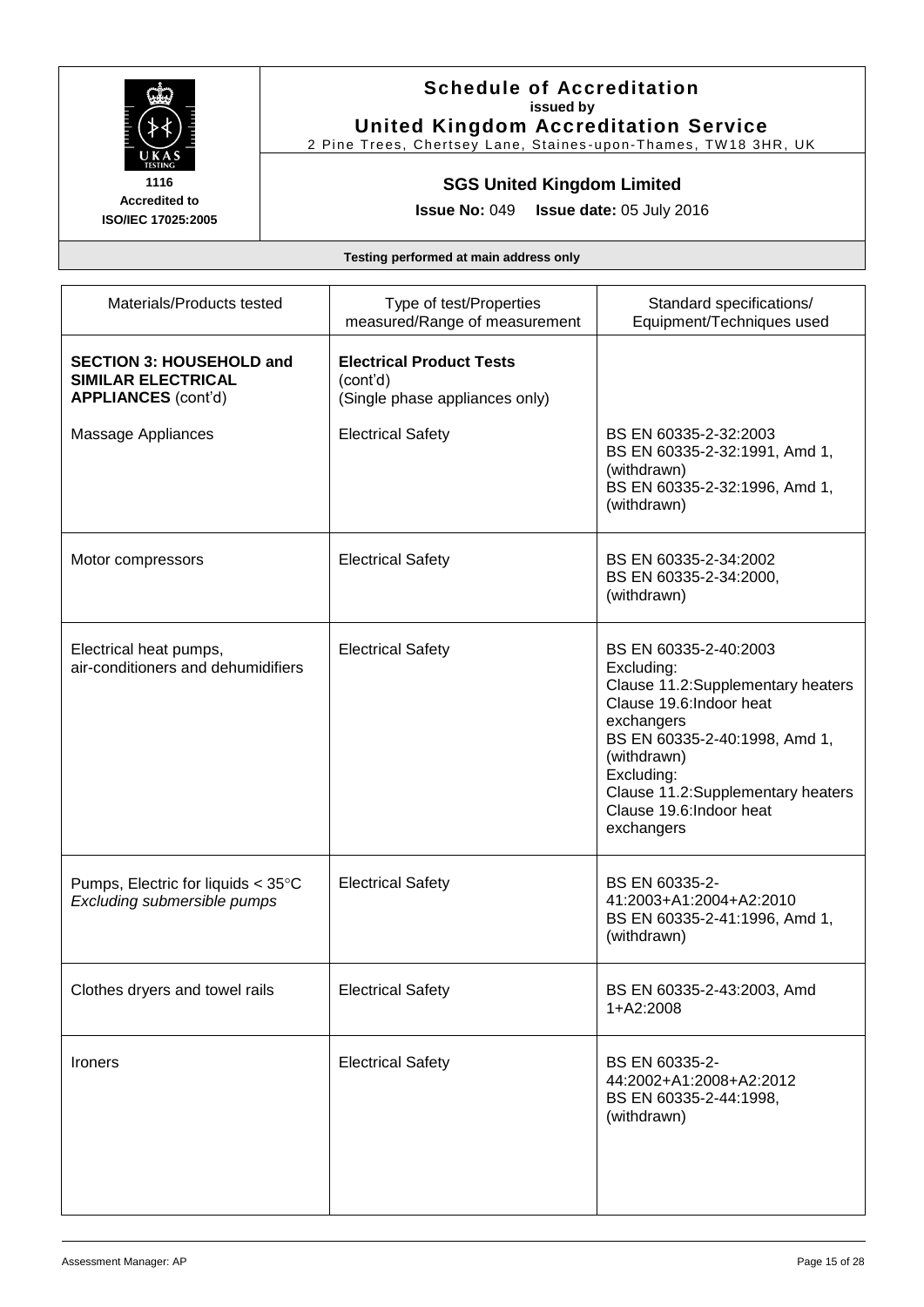

#### **Schedule of Accreditation issued by United Kingdom Accreditation Service**

2 Pine Trees, Chertsey Lane, Staines-upon-Thames, TW18 3HR, UK

# **SGS United Kingdom Limited**

**Issue No:** 049 **Issue date:** 05 July 2016

| Materials/Products tested                                                           | Type of test/Properties<br>measured/Range of measurement                      | Standard specifications/<br>Equipment/Techniques used                                                                                                                                             |
|-------------------------------------------------------------------------------------|-------------------------------------------------------------------------------|---------------------------------------------------------------------------------------------------------------------------------------------------------------------------------------------------|
| <b>SECTION 3: HOUSEHOLD and</b><br>SIMILAR ELECTRICAL<br><b>APPLIANCES</b> (cont'd) | <b>Electrical Product Tests</b><br>(cont'd)<br>(Single phase appliances only) |                                                                                                                                                                                                   |
| Portable Electric Heating Tools                                                     | <b>Electrical Safety</b>                                                      | BS EN 60335-2-45:2002<br>BS EN 60335-2-45:1991, Amds 1,<br>(withdrawn) to 3<br>BS EN 60335-2-45:1997,<br>(withdrawn)                                                                              |
| Oral Hygiene Appliances<br><b>Connected To The Mains Supply</b>                     | <b>Electrical safety</b>                                                      | BS EN 60335-2-52:2003                                                                                                                                                                             |
| <b>Electrical Appliances For Use With</b><br><b>Aquariums And Garden Ponds</b>      | Electrical safety                                                             | BS EN 60335-2-55:2003+A1:2008                                                                                                                                                                     |
| Whirlpool Baths And Whirlpool<br>Spas                                               | Electrical safety                                                             | BS EN 60335-2-60:2003                                                                                                                                                                             |
| <b>Pedestrian Controlled</b><br>Mains-Operated Lawn-Mowers                          | <b>Electrical safety</b>                                                      | BS EN 60335-2-77:2006, Amd 1                                                                                                                                                                      |
| Fans                                                                                | <b>Electrical safety</b>                                                      | BS EN 60335-2-80:2003, Amd 1<br>Excluding:-<br>Clause 20.101, hardness test                                                                                                                       |
| <b>Isolating Transformers</b>                                                       | Electrical safety                                                             | BS 3535: Part 1:1990, (withdrawn)<br>(= EN 60742:1989), (withdrawn)                                                                                                                               |
| <b>Electric Toys</b>                                                                | <b>Electrical safety</b>                                                      | BS EN 50088:1996, Amds 1 to 3<br>(withdrawn)<br>Excluding:<br>Clause 16.3, transformers<br>Clause 20<br>Annexes C and I<br>BS EN 62115:2005 including<br>A2:2011<br>Excluding:<br>Annexes C and E |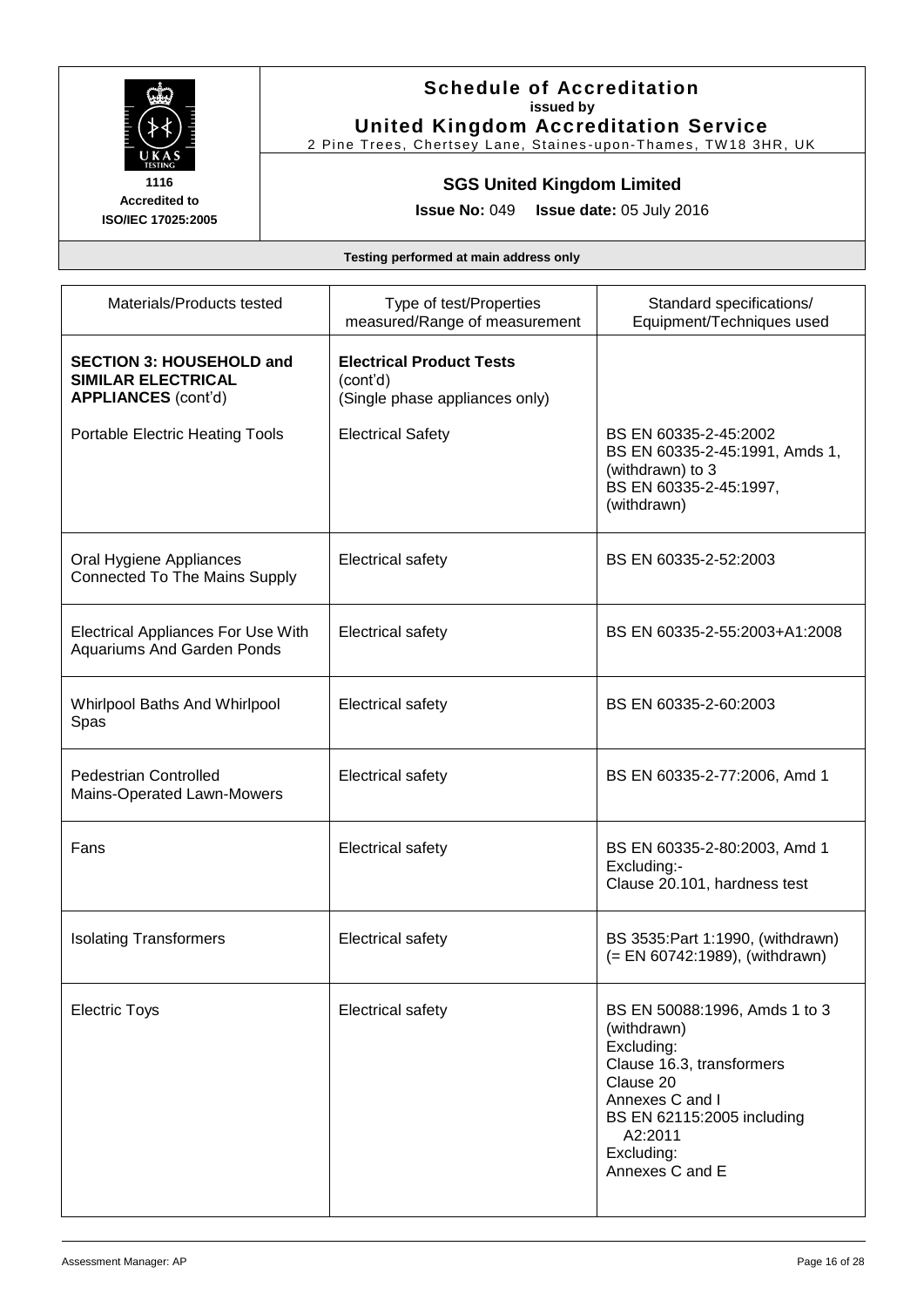

#### **Schedule of Accreditation issued by United Kingdom Accreditation Service**

2 Pine Trees, Chertsey Lane, Staines-upon-Thames, TW18 3HR, UK

# **SGS United Kingdom Limited**

**Issue No:** 049 **Issue date:** 05 July 2016

| Materials/Products tested        | Type of test/Properties<br>measured/Range of measurement                               | Standard specifications/<br>Equipment/Techniques used                                                                                                                                                                                                                                                                                                                  |
|----------------------------------|----------------------------------------------------------------------------------------|------------------------------------------------------------------------------------------------------------------------------------------------------------------------------------------------------------------------------------------------------------------------------------------------------------------------------------------------------------------------|
| <b>SECTION 4: LUMINAIRES</b>     | <b>Electrical Product Tests</b>                                                        |                                                                                                                                                                                                                                                                                                                                                                        |
| Luminaires                       | <b>Electrical Safety</b><br>Size limitation for humidity tests:<br>850 x 1000 x 700 mm | BS EN 60598-1:2008<br>Excluding:<br>Clause 4.2.4, UV radiation<br>Annex P, UV measurements<br>Components except transformers<br>Lamps with igniters<br>Rough service and linear tungsten<br>halogen luminaires<br>BS EN 60598-1:2004<br>Excluding:<br>Components except transformers<br>Lamps with igniters<br>Rough service and linear tungsten<br>halogen luminaires |
| Fixed general purpose            | <b>Electrical Safety</b>                                                               | EN60598-2-1:1989<br>BS 4533: Part 102.1:1990                                                                                                                                                                                                                                                                                                                           |
| Recessed                         | <b>Electrical Safety</b>                                                               | BS EN 60598-2-2:1997,<br>Amd 1                                                                                                                                                                                                                                                                                                                                         |
| Portable                         | <b>Electrical Safety</b>                                                               | BS EN 60598-2-4:1998<br>EN 60598-2-4:1989, (withdrawn)                                                                                                                                                                                                                                                                                                                 |
| With built-in transformers       | <b>Electrical Safety</b>                                                               | BS EN 60598-2-6:1995,<br>Amd 1                                                                                                                                                                                                                                                                                                                                         |
| Handlamps                        | <b>Electrical Safety</b>                                                               | BS EN 60598-2-8:1997,<br>Amd 1<br>EN 60598-2-8:1989, (withdrawn)                                                                                                                                                                                                                                                                                                       |
| Portable luminaires for children | <b>Electrical Safety</b>                                                               | BS EN 60598-2-10:2003, Corrig<br>Excluding:<br><b>Clause 10.6.4</b><br>Clause 10.12.1<br>Toy components to ISO 8124<br>EN 60598-2-10:1989, (withdrawn)                                                                                                                                                                                                                 |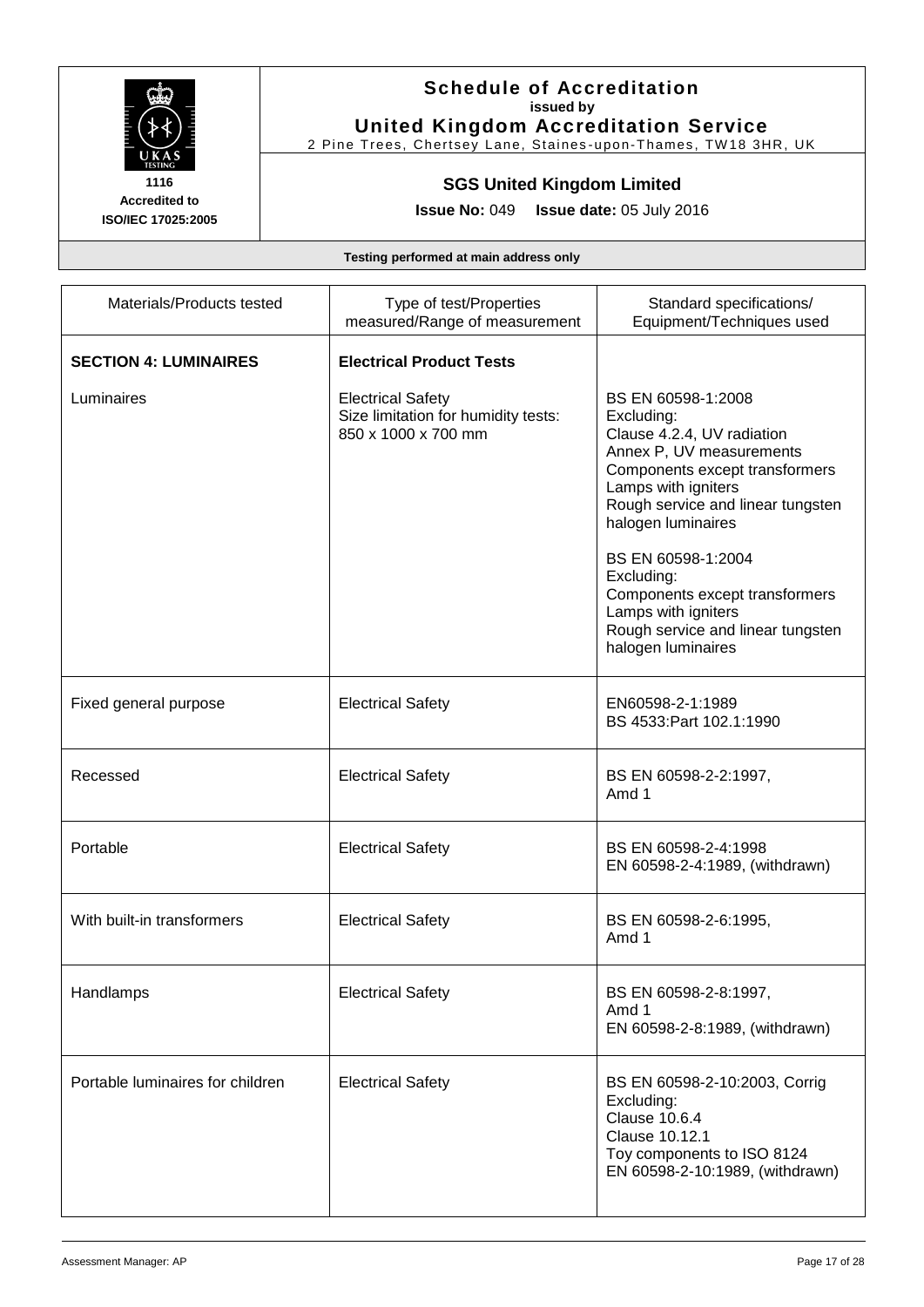

# **Schedule of Accreditation issued by**

**United Kingdom Accreditation Service** 2 Pine Trees, Chertsey Lane, Staines-upon-Thames, TW18 3HR, UK

# **SGS United Kingdom Limited**

**Issue No:** 049 **Issue date:** 05 July 2016

| Materials/Products tested                                                      | Type of test/Properties<br>measured/Range of measurement                                             | Standard specifications/<br>Equipment/Techniques used                                                                                                                                                                                                                                                                                                                  |
|--------------------------------------------------------------------------------|------------------------------------------------------------------------------------------------------|------------------------------------------------------------------------------------------------------------------------------------------------------------------------------------------------------------------------------------------------------------------------------------------------------------------------------------------------------------------------|
| <b>SECTION 4: LUMINAIRES</b><br>(cont'd)                                       | <b>Electrical Product Tests</b><br>(cont'd)                                                          |                                                                                                                                                                                                                                                                                                                                                                        |
| Aquarium luminaires                                                            | <b>Electrical Safety</b>                                                                             | BS EN 60598-2-11:2005                                                                                                                                                                                                                                                                                                                                                  |
| Mains socet-outlet mounted<br>nightlights                                      | <b>Electrical Safety</b>                                                                             | BS EN 60598-2-12:12006<br>Excluding:<br>Clause 12.6, plug types other than<br><b>BS 1363</b>                                                                                                                                                                                                                                                                           |
| Lighting chains                                                                | <b>Electrical Safety</b>                                                                             | BS EN 60598-2-20:1998, Amds 1 to<br>6<br>BS EN 60598-2-20:1992,<br>(withdrawn)<br>Excluding:<br>Clause 20.6.14: Flexible pipes                                                                                                                                                                                                                                         |
| <b>SECTION 5: INFORMATION</b><br><b>TECHNOLOGY EQUIPMENT</b>                   | <b>Electrical Product Tests</b>                                                                      |                                                                                                                                                                                                                                                                                                                                                                        |
| Information Technology Equipment<br>including electrical business<br>equipment | <b>Electrical Safety</b><br>Excluding tests on equipment<br>rated above 3 kW or 3-phase<br>equipment | BS EN 60950-1:2006 including<br>A12:2011+A2:2013<br>Excluding:<br>Clause 1.5.7.3<br>Clause 2.1.1.9<br>Clause 2.3.5<br>Clause 2.10.3.5<br>Clause 2.10.3.9 b), Surge Test<br>Clause 2.10.8.4<br>Clause 3.2.5.1<br>Clause 4.2.8, Implosion of cathode<br>ray tubes<br>Clause 4.2.9<br>Clause 4.3.12, Flammable liquids<br>Clause 4.3.13.2<br>Clause 4.3.13.3, UV Exposure |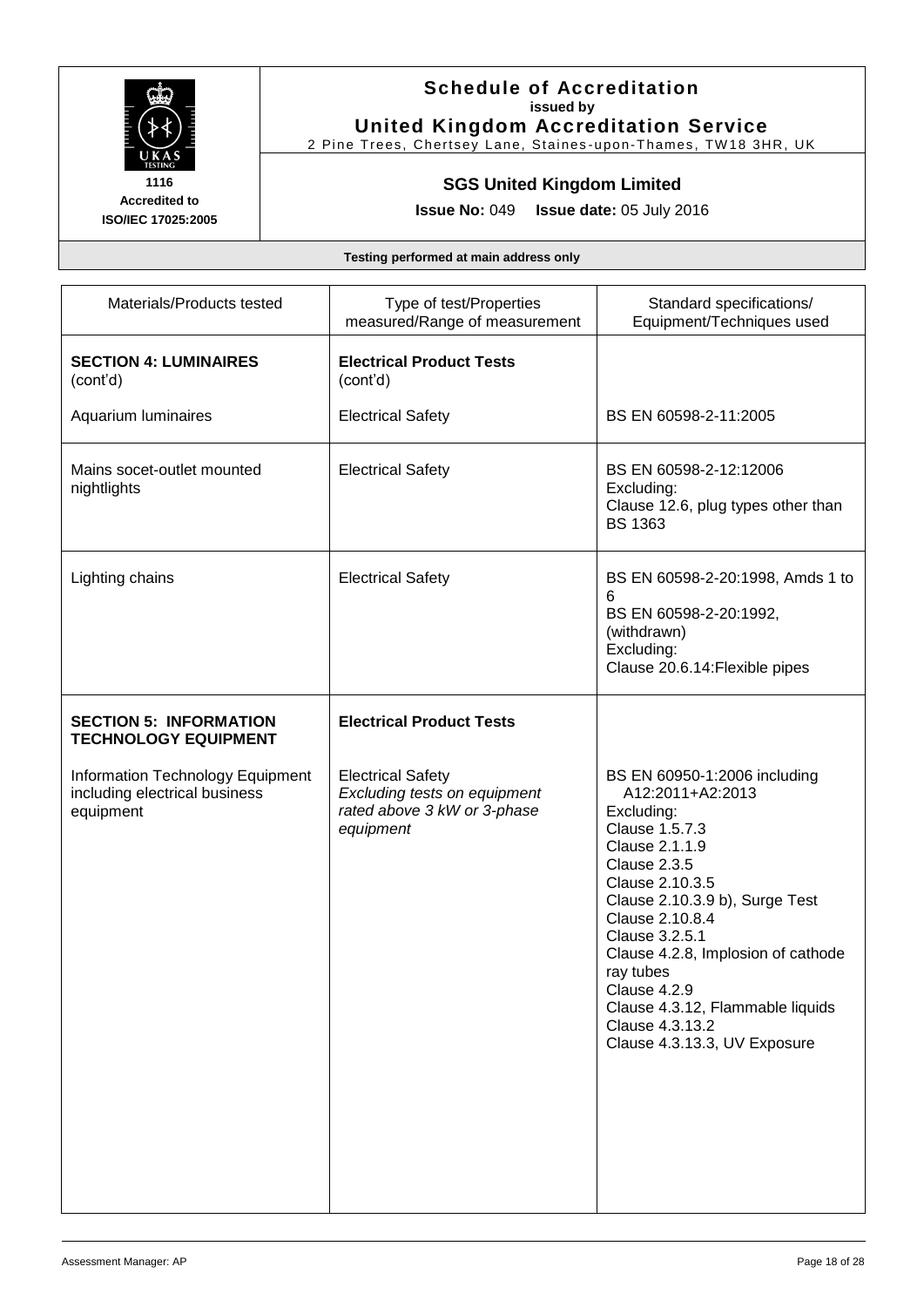

#### **Schedule of Accreditation issued by United Kingdom Accreditation Service**

2 Pine Trees, Chertsey Lane, Staines-upon-Thames, TW18 3HR, UK

#### **SGS United Kingdom Limited**

**Issue No:** 049 **Issue date:** 05 July 2016

**Accredited to ISO/IEC 17025:2005**

| Materials/Products tested                                                               | Type of test/Properties<br>measured/Range of measurement                                                      | Standard specifications/<br>Equipment/Techniques used                                                                                                                                                                                                                                                                                                                                                                                                                                                                                                                                                                                |
|-----------------------------------------------------------------------------------------|---------------------------------------------------------------------------------------------------------------|--------------------------------------------------------------------------------------------------------------------------------------------------------------------------------------------------------------------------------------------------------------------------------------------------------------------------------------------------------------------------------------------------------------------------------------------------------------------------------------------------------------------------------------------------------------------------------------------------------------------------------------|
| <b>SECTION 5: INFORMATION</b><br><b>TECHNOLOGY EQUIPMENT</b><br>(cont'd)                | <b>Electrical Product Tests (cont'd)</b>                                                                      |                                                                                                                                                                                                                                                                                                                                                                                                                                                                                                                                                                                                                                      |
| Information Technology Equipment<br>including electrical business<br>equipment (cont'd) | <b>Electrical Safety</b><br>Excluding tests on equipment<br>rated above 3 kW or 3-phase<br>equipment (cont'd) | BS EN 60950-1:2006+A2:2013<br>including<br>A12:2011<br>Excluding: (cont'd)<br>Clause 4.3.13.4, UV Exposure<br>Clause 4.3.13.5, Lasers<br>Clause 4.3.13.6, Lasers<br>Clause 4.5.1<br>Clause 5.1.7.1<br>Clause 5.3.6<br>Clause 6.2.2.1, Surge Test<br>Clause 7.3 Over voltage test<br>Clause 7.4.2, Surge test<br>Clause 7.4.3, Surge test<br>Annex A3, Hot flaming oil<br>Annex G.5 b) Surge test<br>Annex Q, VDR's<br>Annex U, insulated windings<br>Annex Y, UV conditioning<br>Annex AA, Mandrel test<br>Annex CC, IC current limiters<br>Annex EE.5, Test probe<br>Annex ZX, Sound pressure<br><b>Telecommunication Equipment</b> |
| Information Technology Equipment<br>including electrical business<br>equipment          | <b>Electrical Safety</b><br>Excluding tests on equipment rated<br>above 3 kW or 3-phase<br>equipment          | BS EN 60950-1:2002<br>Excluding:<br>Clause 1.5.2, Component testing<br>Clause 4.2.8, Implosion of cathode<br>ray tubes<br>Clause 2.10.3.4, Surge Test<br>Clause 2.10.5.4, Annex U<br>Clause 4.2.7<br>Clause 4.2.9<br>Clause 4.3.12, Flammable liquids<br>Clause 4.3.13.3, Lasers<br>Clause 4.6.2, Annex A3<br>Clause 6.2.2.1, Surge Test<br>Clause 7.3.2, Surge test<br>Clause 7.3.3, Surge test<br>Annex A3                                                                                                                                                                                                                         |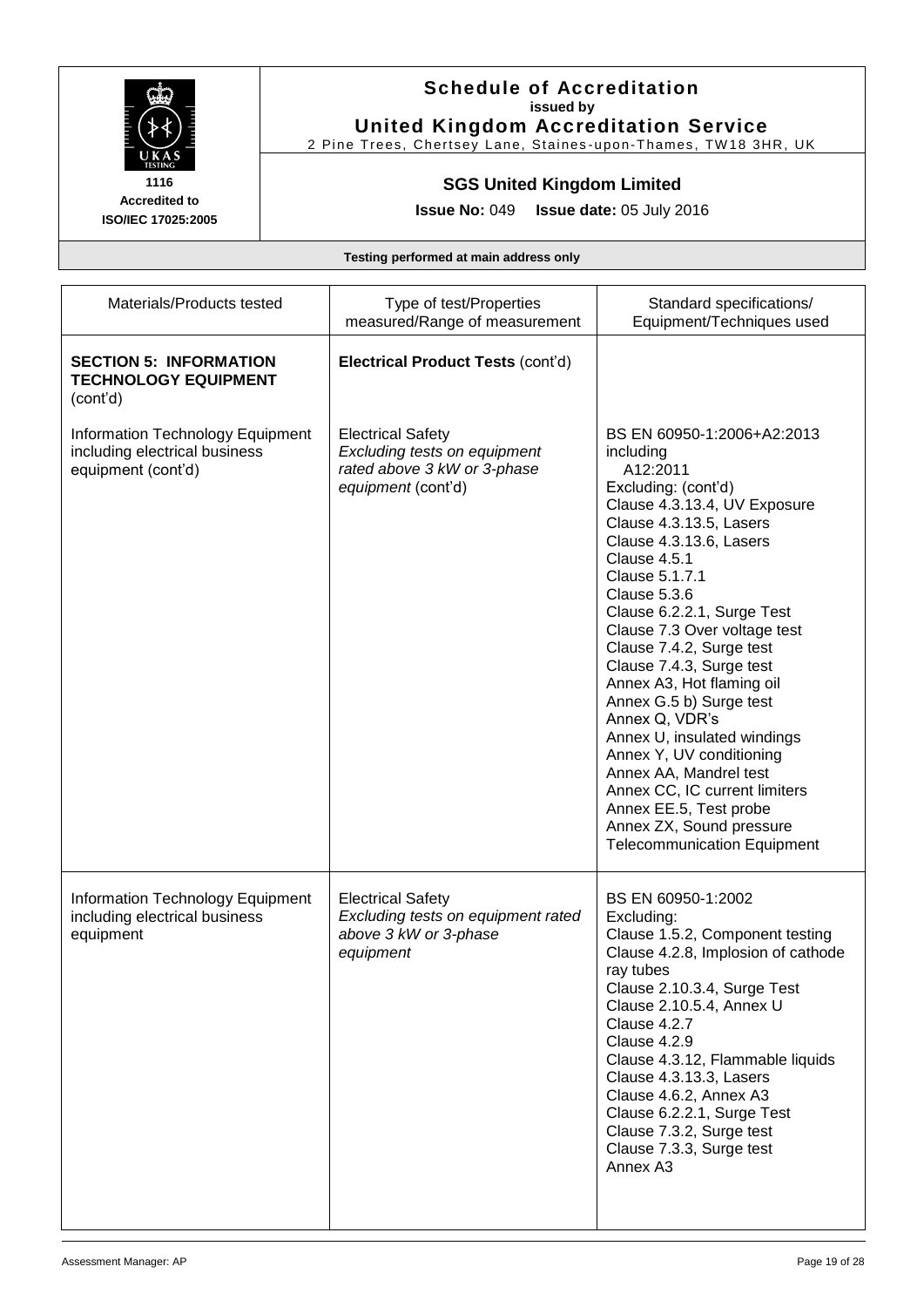

#### **Schedule of Accreditation issued by United Kingdom Accreditation Service**

2 Pine Trees, Chertsey Lane, Staines-upon-Thames, TW18 3HR, UK

#### **SGS United Kingdom Limited**

**Issue No:** 049 **Issue date:** 05 July 2016

| Materials/Products tested                                                               | Type of test/Properties<br>measured/Range of measurement                                                      | Standard specifications/<br>Equipment/Techniques used                                                                                                                                                                                                                                                                                                                                                                                                                                                                                                                                                                                                                                                                                                                                          |
|-----------------------------------------------------------------------------------------|---------------------------------------------------------------------------------------------------------------|------------------------------------------------------------------------------------------------------------------------------------------------------------------------------------------------------------------------------------------------------------------------------------------------------------------------------------------------------------------------------------------------------------------------------------------------------------------------------------------------------------------------------------------------------------------------------------------------------------------------------------------------------------------------------------------------------------------------------------------------------------------------------------------------|
| <b>SECTION 5: INFORMATION</b><br><b>TECHNOLOGY EQUIPMENT</b><br>(cont'd)                | Electrical Product Tests (cont'd)                                                                             |                                                                                                                                                                                                                                                                                                                                                                                                                                                                                                                                                                                                                                                                                                                                                                                                |
| Information Technology Equipment<br>including electrical business<br>equipment (cont'd) | <b>Electrical Safety</b><br>Excluding tests on equipment rated<br>above 3 kW or 3-phase equipment<br>(cont'd) | BS EN 60950-1:2002<br>Excluding: (cont'd)<br>Annex G, Surge test<br>Annex U<br><b>Telecommunication Equipment</b>                                                                                                                                                                                                                                                                                                                                                                                                                                                                                                                                                                                                                                                                              |
| Information Technology Equipment<br>including electrical business<br>equipment          |                                                                                                               | BS EN 60950:2000, (withdrawn)<br>Excluding:<br>Clause 1.5.2, Component testing<br>Clause 2.10.3.4, Surge test<br>Clause 2.10.5.4, 60851 tests<br>Clause 4.2.8, Implosion of cathode<br>ray tubes<br>Clause 4.2.7<br>Clause 4.2.9<br>Clause 4.3.12, Flammable liquids<br>Clause 4.3.13.3, Lasers<br>Clause 4.6.2, Annex A5<br>Clause 6.2.2.1, Surge test<br>Annex G, Surge test<br>Annex A5<br>Annex U<br><b>Telecommunication Equipment</b><br>BS EN 60950:1992, (withdrawn)<br>Excluding:<br>Cable and cord testing<br><b>Cathode Ray Tubes</b><br>Equipment with flammable liquids<br>Tests of separate components, eg,<br>capacitors, thermal controls, etc<br>Annexes A1 - A5 and A7 (Special<br>flammability tests)<br>Annex H (Ionising Radiation)<br><b>Telecommunication Equipment</b> |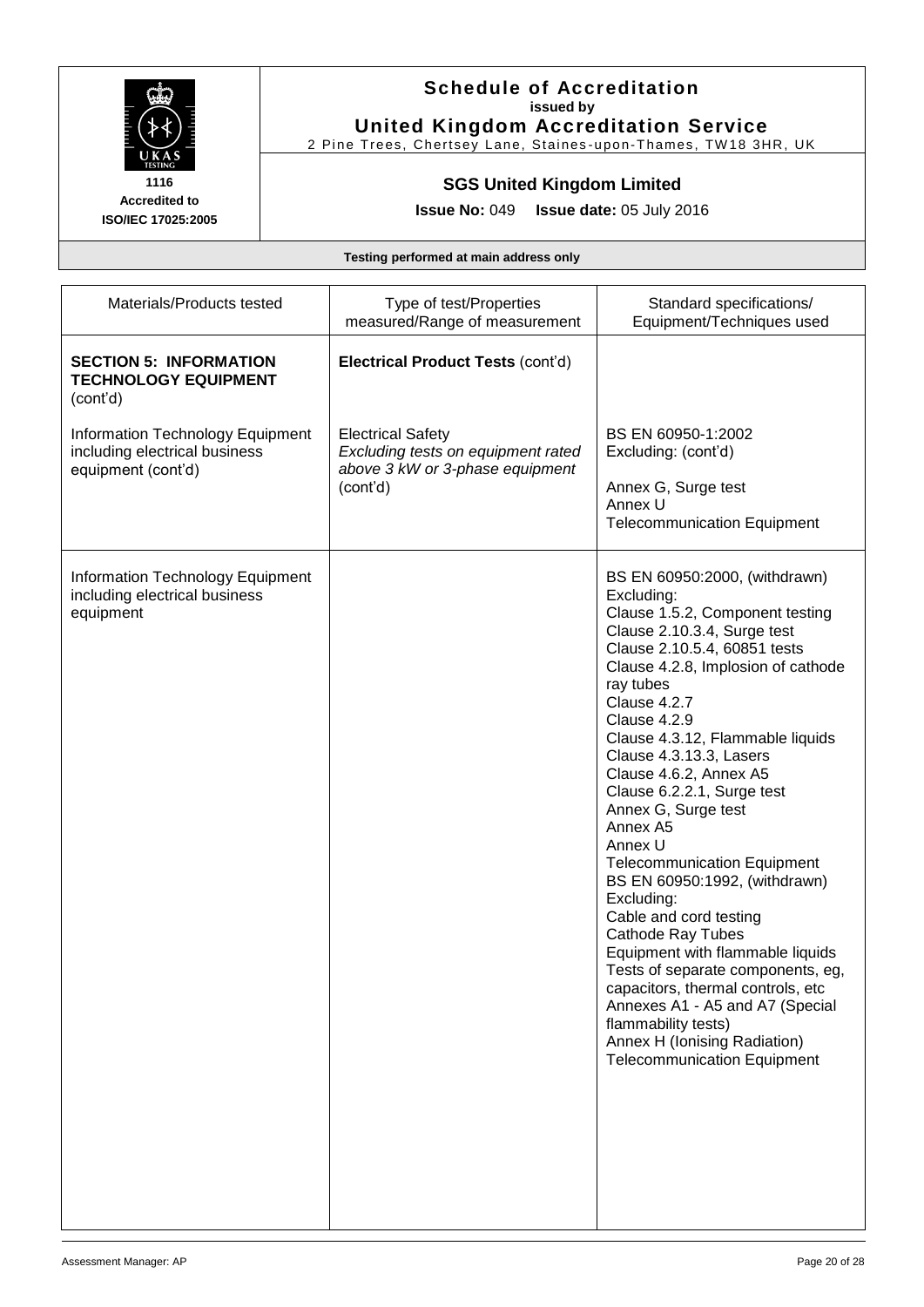

#### **Schedule of Accreditation issued by United Kingdom Accreditation Service**

2 Pine Trees, Chertsey Lane, Staines-upon-Thames, TW18 3HR, UK

# **SGS United Kingdom Limited**

**Issue No:** 049 **Issue date:** 05 July 2016

| Materials/Products tested                                         | Type of test/Properties<br>measured/Range of measurement                                                                                                         | Standard specifications/<br>Equipment/Techniques used                                                                                                                                                                                                                                                                                                                                                                                                                                                                                                                                                                                                                                                                                                                     |
|-------------------------------------------------------------------|------------------------------------------------------------------------------------------------------------------------------------------------------------------|---------------------------------------------------------------------------------------------------------------------------------------------------------------------------------------------------------------------------------------------------------------------------------------------------------------------------------------------------------------------------------------------------------------------------------------------------------------------------------------------------------------------------------------------------------------------------------------------------------------------------------------------------------------------------------------------------------------------------------------------------------------------------|
| <b>SECTION 6: MEDICAL</b><br><b>ELECTRICAL EQUIPMENT</b>          | <b>Electrical Product Tests</b>                                                                                                                                  |                                                                                                                                                                                                                                                                                                                                                                                                                                                                                                                                                                                                                                                                                                                                                                           |
| <b>Medical Electrical Equipment</b><br><b>General Requirement</b> | (Humidity pre-conditioning of<br>equipment of relevant equipment<br>parts limited to dimensions:<br>42 cm x 46 cm x 55 cm and<br>maximum gross weight:<br>25 kg) | BS EN 60601-1:2006<br>including A11:2011<br>Excluding:<br>Clause 9.8, Dynamic forces<br>Clause 10, unwanted radiation<br>Clause 11.2, Flammable agents<br>Clause 12.4.5, Therapeutic<br>radiation<br>Annex L, Dielectric strength<br>IEC 60601-1:2005<br>Excluding:<br>Clause 9.8, Dynamic forces<br>Clause 10, unwanted radiation<br>Clause 11.2, Flammable agents<br>Clause 12.4.5, Therapeutic<br>radiation<br>Annex L, Dielectric strength<br>IEC 60601-1:1988, (obsolescent)<br>BS 5724: Part 1:1989, Amds A1 and<br>A2, (obsolescent)<br>EN 60601-1:1990, Amds A1, A2<br>and A11 to A13, (obsolescent)<br>Exclusions:<br>Clause 29, X-Radiation<br>Clauses 39, 40, 41, Anaesthetic<br>Proof Equipment<br>Clause 45, Pressure Vessels<br>Clause 48, Biocompatibility |
| Nerve and Muscle Stimulators                                      | <b>Electrical Safety Tests</b>                                                                                                                                   | IEC 60601-2-10:2012                                                                                                                                                                                                                                                                                                                                                                                                                                                                                                                                                                                                                                                                                                                                                       |
| Diagnostic and therapeutic laser<br>equipment                     | Safety tests                                                                                                                                                     | BS EN 60601-2-22:1996<br>Excluding:<br>Clauses 32, 50, 51, 52 and 59,<br>Laser energy/power and pulse<br>times                                                                                                                                                                                                                                                                                                                                                                                                                                                                                                                                                                                                                                                            |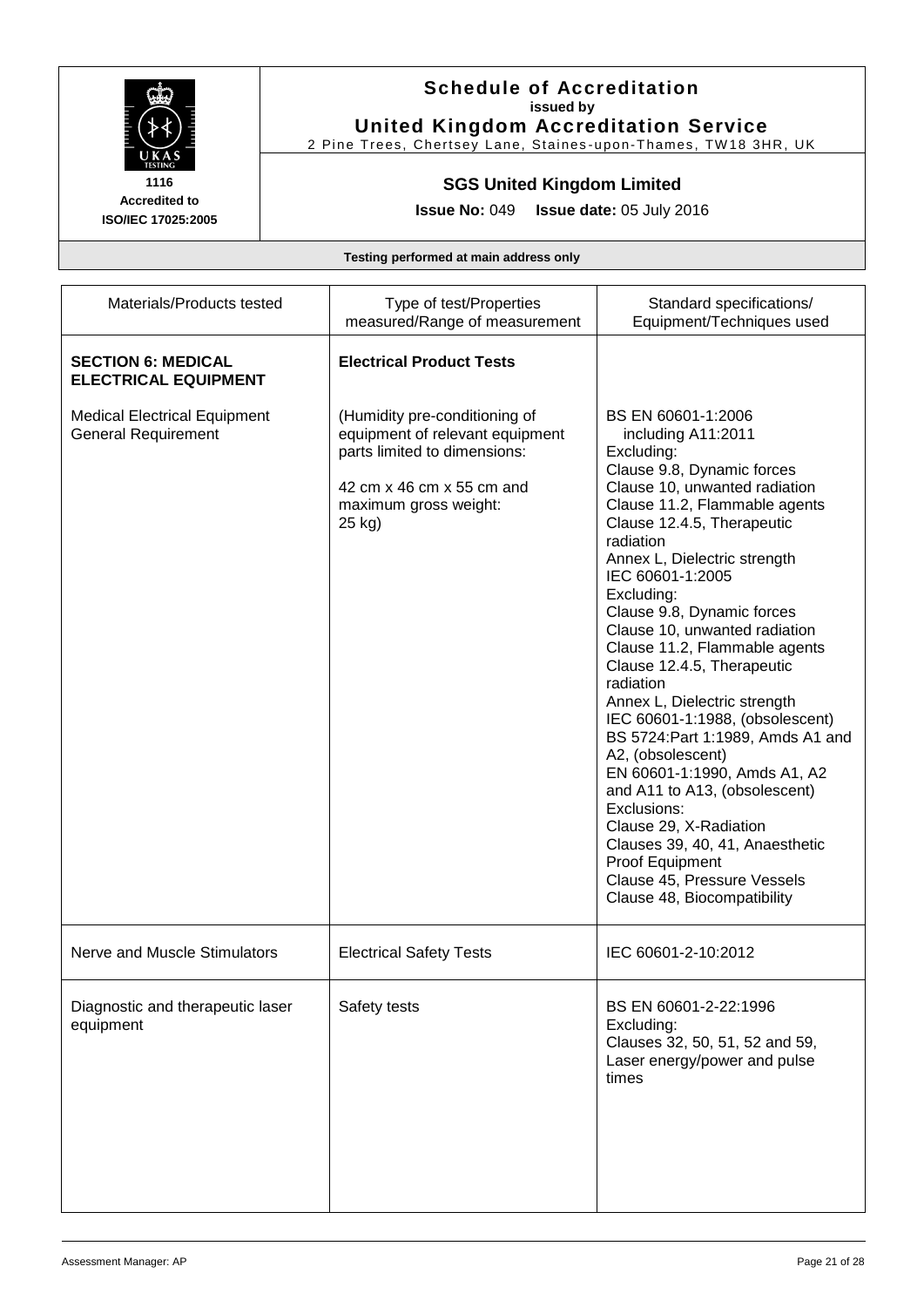

#### **Schedule of Accreditation issued by United Kingdom Accreditation Service**

2 Pine Trees, Chertsey Lane, Staines-upon-Thames, TW18 3HR, UK

# **SGS United Kingdom Limited**

**Issue No:** 049 **Issue date:** 05 July 2016

| Materials/Products tested                                                                                              | Type of test/Properties<br>measured/Range of measurement | Standard specifications/<br>Equipment/Techniques used                                                                                                                                                                                                                                                                                                                                                                                                                                                                                                                                                                                                                                                                                                                                                                                                                                                                                                                                                                                                                                                                                                                                                     |
|------------------------------------------------------------------------------------------------------------------------|----------------------------------------------------------|-----------------------------------------------------------------------------------------------------------------------------------------------------------------------------------------------------------------------------------------------------------------------------------------------------------------------------------------------------------------------------------------------------------------------------------------------------------------------------------------------------------------------------------------------------------------------------------------------------------------------------------------------------------------------------------------------------------------------------------------------------------------------------------------------------------------------------------------------------------------------------------------------------------------------------------------------------------------------------------------------------------------------------------------------------------------------------------------------------------------------------------------------------------------------------------------------------------|
| <b>SECTION 7: ELECTRICAL</b><br><b>EQUIPMENT FOR</b><br><b>MEASUREMENT, CONTROL AND</b><br><b>LABORATORY USE</b>       | <b>Electrical Product Tests</b>                          |                                                                                                                                                                                                                                                                                                                                                                                                                                                                                                                                                                                                                                                                                                                                                                                                                                                                                                                                                                                                                                                                                                                                                                                                           |
| Safety requirements for electrical<br>equipment for measurement,<br>control and laboratory use<br>General requirements | <b>Electrical Safety</b>                                 | BS EN 61010-1:2010<br>Excluding:<br>Clause 7.2, Sharp edges<br>Clause 9.3.2.b, Wire insulation<br>flammability<br>Clause 9.4, Flammable liquids<br>Clause 11.7, Pressure > 48 Mpa<br>Clause 12.2.1, lonizing radiation<br>Clause 12.4, Microwave radiation<br>Clause 12.6, Laser sources<br>Clause 13.2.3, Implosion of cathode<br>ray tubes<br>Clause 14.8, Transient overvoltage<br>Annex H, Qualification of conformal<br>coatings<br>BS EN 61010-1:2001<br>Excluding:<br>Clause 9.4, Flammable liquids<br>Clause 11.7, Pressure > 48 Mpa<br>Clause 12.2.1, Ionizing radiation<br>Clause 12.4, Microwave radiation<br>Clause 12.6, Laser sources<br>Clause 13.2.3, Implosion of<br>cathode ray tubes<br>Clause 14.9, Surge test<br>Clause 16.2, Measurement<br>categories iii and iv<br>Annex F, Routine tests<br>BS EN 61010-1:1993, Amd 1<br>Excluding:<br>Clause 11.6, Specially protected<br>equipment<br>Clause 11.7, Pressures > 48 Mpa<br>Clause 12.2.1, lonizing radiation<br>Clause 12.4, Microwave radiation<br>Clause 12.5.2, Ultrasonic pressure<br>Clause 13.3, Implosion of CRT's<br>Annex D, products with max<br>working voltage plus transients $> 8$<br>kV<br>Annex K, Routine tests |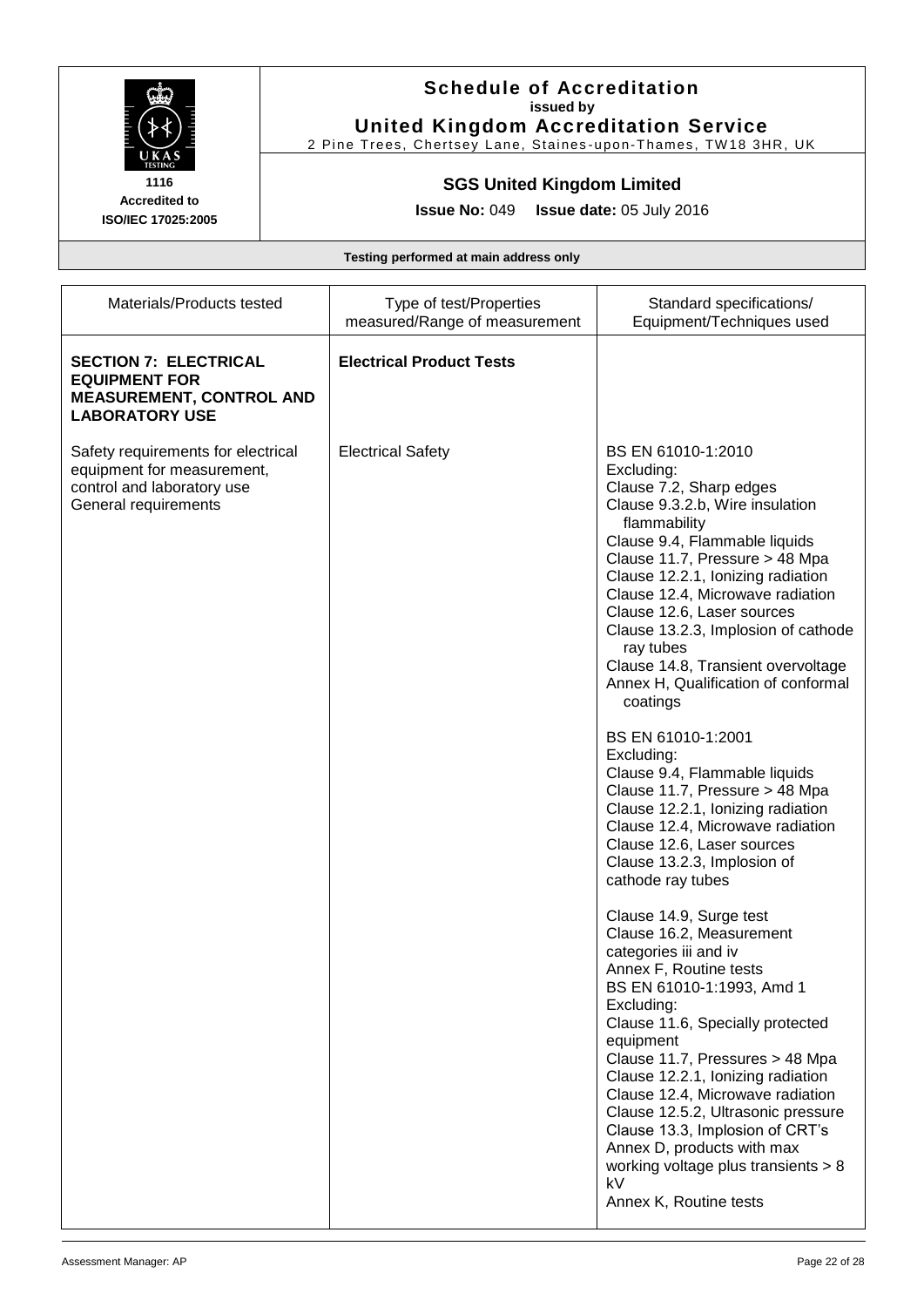

#### **Schedule of Accreditation issued by United Kingdom Accreditation Service**

2 Pine Trees, Chertsey Lane, Staines-upon-Thames, TW18 3HR, UK

# **SGS United Kingdom Limited**

**Issue No:** 049 **Issue date:** 05 July 2016

| Materials/Products tested                             | Type of test/Properties<br>measured/Range of measurement | Standard specifications/<br>Equipment/Techniques used |
|-------------------------------------------------------|----------------------------------------------------------|-------------------------------------------------------|
| <b>SECTION 8: ACOUSTICS</b><br><b>TESTING</b>         | <b>Acoustical Tests</b>                                  |                                                       |
|                                                       | Determination of Noise Emission in<br>the Environment    | Directive 2000/14/EC<br>SI 1701:2001                  |
| Item 11<br><b>Concrete or Mortar Mixers</b>           |                                                          | BS EN ISO 3744:1995 as modified<br>by 2000/14/EC      |
| Item 25<br><b>Hedge Trimmers</b>                      |                                                          | BS EN ISO 3744:1995 as modified<br>by 2000/14/EC      |
| Item 32<br>Lawnmowers                                 |                                                          | BS EN ISO 3744:1995 as modified<br>by 2000/14/EC      |
|                                                       |                                                          | Directive 2000/14/EC<br>SI 1701:2001 (cont'd)         |
| Item 33<br>Lawn Trimmers/Lawn Edge<br><b>Trimmers</b> |                                                          | BS EN ISO 3744:1995 as modified<br>by 2000/14/EC      |
| Item 34<br><b>Leaf Blowers</b>                        |                                                          | BS EN ISO 3744:1995 as modified<br>by 2000/14/EC      |
| Item 35<br><b>Leaf Collectors</b>                     |                                                          | BS EN ISO 3744:1995 as modified<br>by 2000/14/EC      |
| Item 40<br>Motor Hoes                                 |                                                          | BS EN ISO 3744:1995 as modified<br>by 2000/14/EC      |
| Item 50<br>Shredders/Chippers                         |                                                          | BS EN ISO 3744:1995 as modified<br>by 2000/14/EC      |
| Item 50<br>Shredders/Chippers                         |                                                          | BS EN ISO 3744:1995 as modified<br>by 2000/14/EC      |
| Garden Equipment - Powered<br>Lawnmowers              |                                                          | BS EN 836:1997, Amd 1,<br>Clause 4.1.13, Annex H      |
|                                                       |                                                          |                                                       |
|                                                       |                                                          |                                                       |
|                                                       |                                                          |                                                       |
|                                                       |                                                          |                                                       |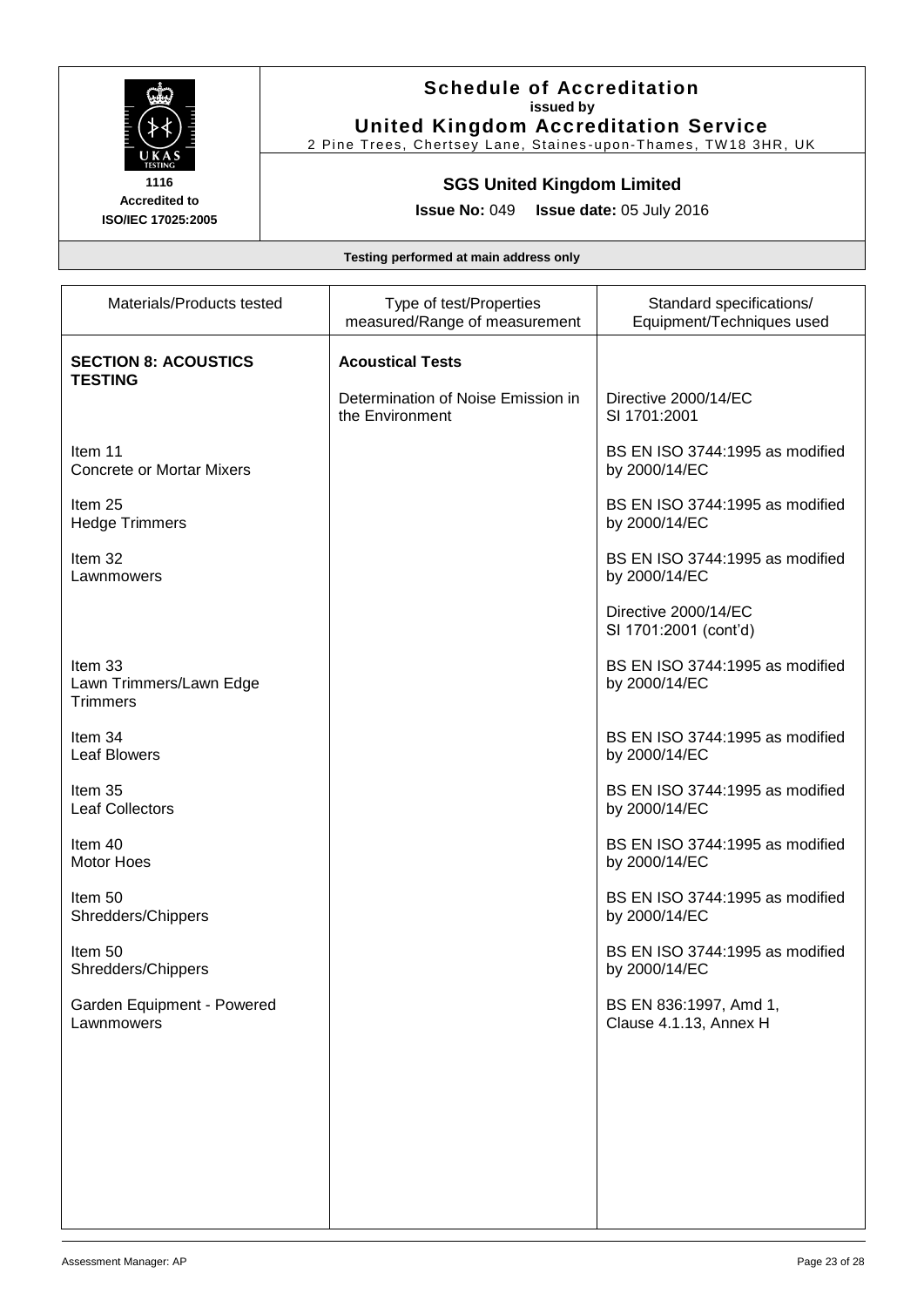

# **Schedule of Accreditation issued by**

**United Kingdom Accreditation Service** 2 Pine Trees, Chertsey Lane, Staines-upon-Thames, TW18 3HR, UK

# **SGS United Kingdom Limited**

**Issue No:** 049 **Issue date:** 05 July 2016

| Materials/Products tested                       | Type of test/Properties<br>measured/Range of measurement                                                                                                                      | Standard specifications/<br>Equipment/Techniques used                                                              |
|-------------------------------------------------|-------------------------------------------------------------------------------------------------------------------------------------------------------------------------------|--------------------------------------------------------------------------------------------------------------------|
| <b>SECTION 9: ENVIRONMENTAL</b><br><b>TESTS</b> | <b>Environmental Tests - Climatic</b><br>9.1 Dry Heat<br>up to 100 $\degree$ C (constant)<br>Chamber size:<br>450mm x 450mm x 450mm                                           | BS EN 60068-2-2:2007<br>IEC 60068-2-2:1974, Amds 1<br>and $2$ ,<br>(withdrawn) and Sup A<br><b>Test Variant Bb</b> |
|                                                 | 9.2 Cold<br>- 40 $\degree$ C (constant)<br>Chamber size:<br>450mm x 450mm x 450mm                                                                                             | BS EN 60068-2-1:2007<br>IEC 60068-2-1:1990, Amds 1<br>and 2, (withdrawn)<br><b>Test Variant Ab</b>                 |
|                                                 | 9.3 Shock<br>(Ambient temperature only)<br>Half sine, 18ms, >40g                                                                                                              | BS EN 60068-2-27:1993, Amd 1<br>IEC 60068-2-27:1987                                                                |
|                                                 | 9.4 Damp Heat, Cyclic<br>30% RH to 97% RH<br>25°C to 60°C<br>Chamber size:                                                                                                    | BS EN 60068-2-30:2005<br>IEC 60068-2-30:1980, Amd 1,<br>(withdrawn)<br><b>Test Variant 1</b>                       |
|                                                 | 1.0m x 1.0m x 875 mm (high)                                                                                                                                                   |                                                                                                                    |
|                                                 | 9.5 Vibration - sinusoidal<br>Frequency range: 10 Hz to 150 Hz<br>Maximum mass; 10Kg<br>Maximum acceleration: 10g<br>Range of movement<br>0.5" / 12.7 mm pk - pk displacement | BS EN 60068-2-6:2008<br>IEC 60068-2-6:1995, Corrig<br><b>Test Fc</b>                                               |
|                                                 | 9.6 Mechanical Tests (spring<br>impact hammer)<br>Mechanical strength of casing up to<br>1 Nm                                                                                 | BS EN 60068-2-75:1997<br>Test Eh                                                                                   |
|                                                 |                                                                                                                                                                               |                                                                                                                    |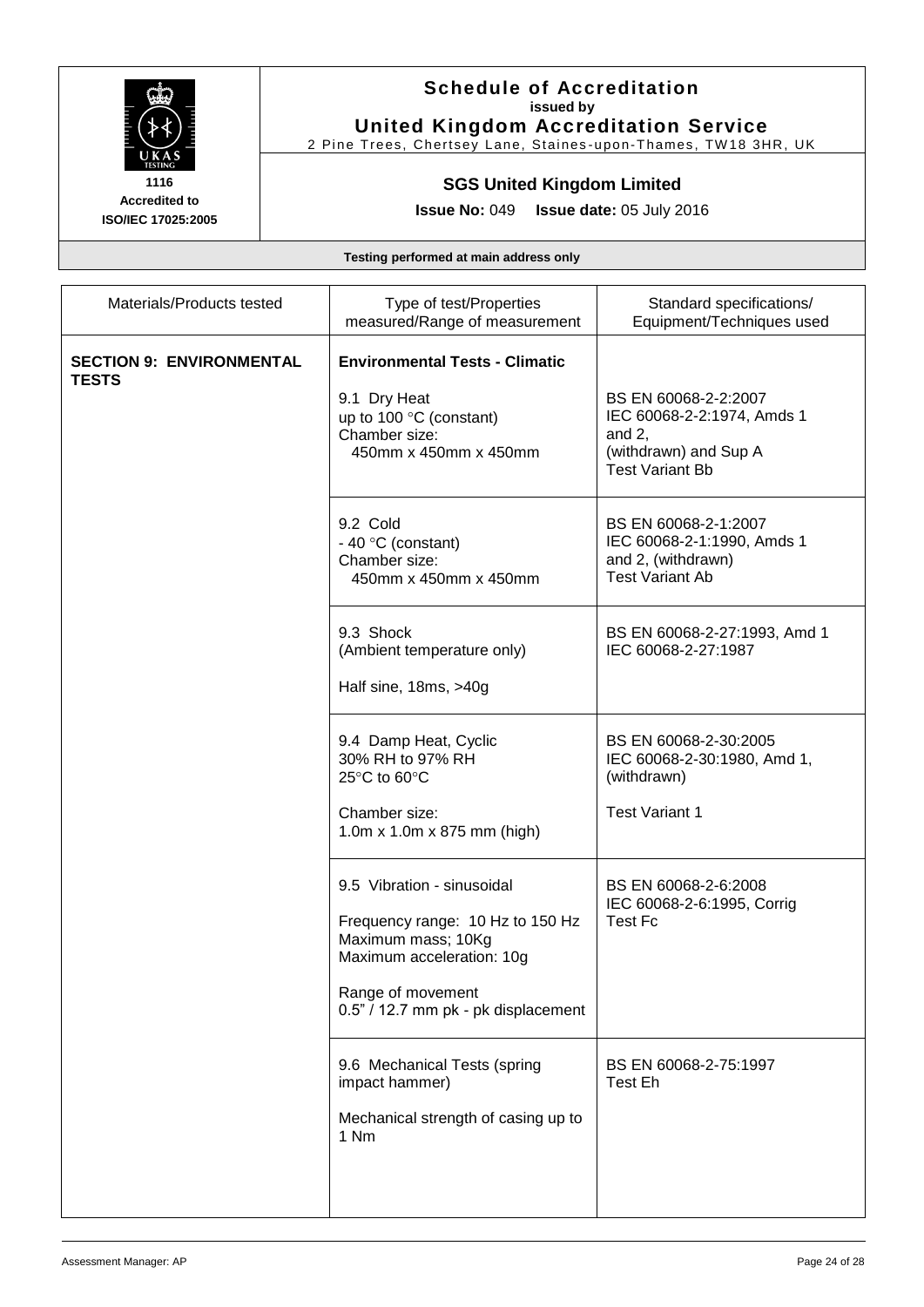

# **Schedule of Accreditation issued by**

**United Kingdom Accreditation Service** 2 Pine Trees, Chertsey Lane, Staines-upon-Thames, TW18 3HR, UK

# **SGS United Kingdom Limited**

**Issue No:** 049 **Issue date:** 05 July 2016

| Materials/Products tested                       | Type of test/Properties<br>measured/Range of measurement                                                                                                             | Standard specifications/<br>Equipment/Techniques used                                                                                                                                                                  |
|-------------------------------------------------|----------------------------------------------------------------------------------------------------------------------------------------------------------------------|------------------------------------------------------------------------------------------------------------------------------------------------------------------------------------------------------------------------|
| <b>SECTION 9: ENVIRONMENTAL</b><br><b>TESTS</b> | <b>Environmental Tests - Climatic</b><br>(cont'd)                                                                                                                    |                                                                                                                                                                                                                        |
|                                                 | 9.7 Generic and Product Family<br><b>Tests</b><br>These are included to the extent<br>that the standards called up are<br>specifically included in this<br>Schedule. | BS EN 50470-1:2006<br>BS EN 50470-2:2006<br>BS EN 50470-3:2006<br>BS EN 60521:1995, (withdrawn)<br>BS EN 60687:1993, Amd 1,<br>(withdrawn)<br>BS EN 61036:1997, Amd 1,<br>(withdrawn)<br>BS EN 61268:1996, (withdrawn) |
|                                                 | <b>INGRESS PROTECTION TESTS</b>                                                                                                                                      |                                                                                                                                                                                                                        |
| <b>Enclosures for Electrical Equipment</b>      | IP1X Protected against solid objects<br>greater than 50 mm diameter                                                                                                  | BS EN 60529:1992, Amd 1 and 2                                                                                                                                                                                          |
|                                                 | IP2X Protected against solid objects<br>greater than 12 mm diameter                                                                                                  |                                                                                                                                                                                                                        |
|                                                 | IP3X Protected against solid objects<br>greater than 2.5 mm diameter                                                                                                 |                                                                                                                                                                                                                        |
|                                                 | IP4X Protected against solid objects<br>greater than 1.0 mm diameter                                                                                                 |                                                                                                                                                                                                                        |
|                                                 | <b>IP5X Dust Protected</b><br>Excluding:<br>Objects greater than<br>810 x 760 x 800 mm                                                                               |                                                                                                                                                                                                                        |
|                                                 | <b>IP6X Dust Tight</b><br>Excluding:<br>Objects greater than<br>810 x 760 x 800 mm                                                                                   |                                                                                                                                                                                                                        |
|                                                 | IPX1 Protected against dripping<br>water                                                                                                                             |                                                                                                                                                                                                                        |
|                                                 | IPX2 Protected against dripping<br>water when tilted up to 15°                                                                                                       |                                                                                                                                                                                                                        |
|                                                 | IPX3 Protected against spraying<br>water                                                                                                                             |                                                                                                                                                                                                                        |
|                                                 |                                                                                                                                                                      |                                                                                                                                                                                                                        |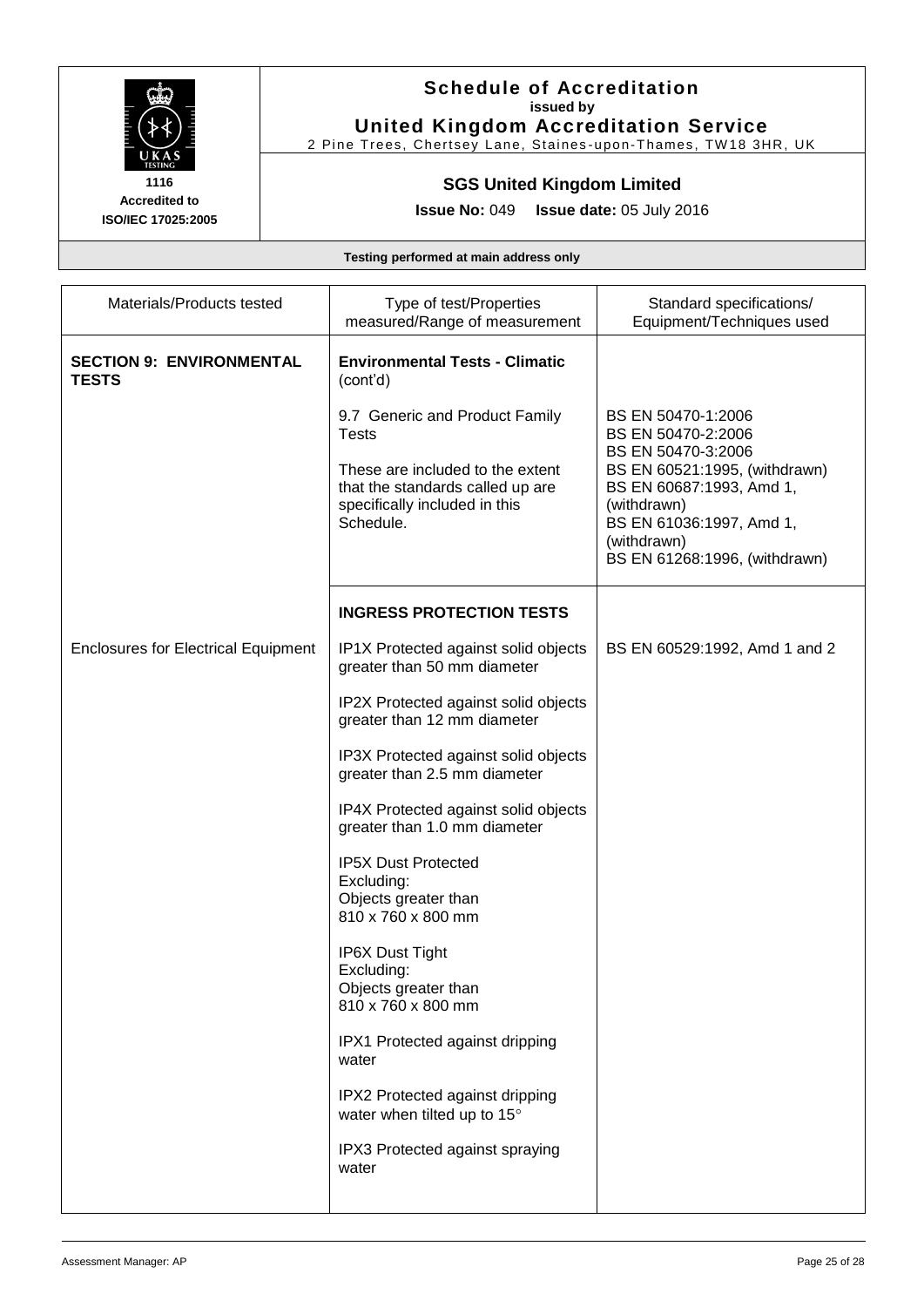

#### **Schedule of Accreditation issued by United Kingdom Accreditation Service**

2 Pine Trees, Chertsey Lane, Staines-upon-Thames, TW18 3HR, UK

#### **SGS United Kingdom Limited**

**Issue No:** 049 **Issue date:** 05 July 2016

| Materials/Products tested                         | Type of test/Properties<br>measured/Range of measurement                                                    | Standard specifications/<br>Equipment/Techniques used |
|---------------------------------------------------|-------------------------------------------------------------------------------------------------------------|-------------------------------------------------------|
| <b>SECTION 9: ENVIRONMENTAL</b><br>TESTS (cont'd) | <b>INGRESS PROTECTION TESTS</b><br>(cont'd)                                                                 |                                                       |
|                                                   | IPX4 Protected against splashing<br>water                                                                   |                                                       |
|                                                   | IPX5 Protected against water jets                                                                           |                                                       |
|                                                   | IPX6 Protected against heavy seas                                                                           |                                                       |
|                                                   | IPX7 Protected against the effects<br>of immersion<br>Excluding:<br>Objects greater than<br>Ø 0.94m x 1.25m |                                                       |
|                                                   |                                                                                                             |                                                       |
|                                                   |                                                                                                             |                                                       |
|                                                   |                                                                                                             |                                                       |
|                                                   |                                                                                                             |                                                       |
|                                                   |                                                                                                             |                                                       |
|                                                   |                                                                                                             |                                                       |
|                                                   |                                                                                                             |                                                       |
|                                                   |                                                                                                             |                                                       |
|                                                   |                                                                                                             |                                                       |
|                                                   |                                                                                                             |                                                       |
|                                                   |                                                                                                             |                                                       |
|                                                   |                                                                                                             |                                                       |
|                                                   |                                                                                                             |                                                       |
|                                                   |                                                                                                             |                                                       |
|                                                   |                                                                                                             |                                                       |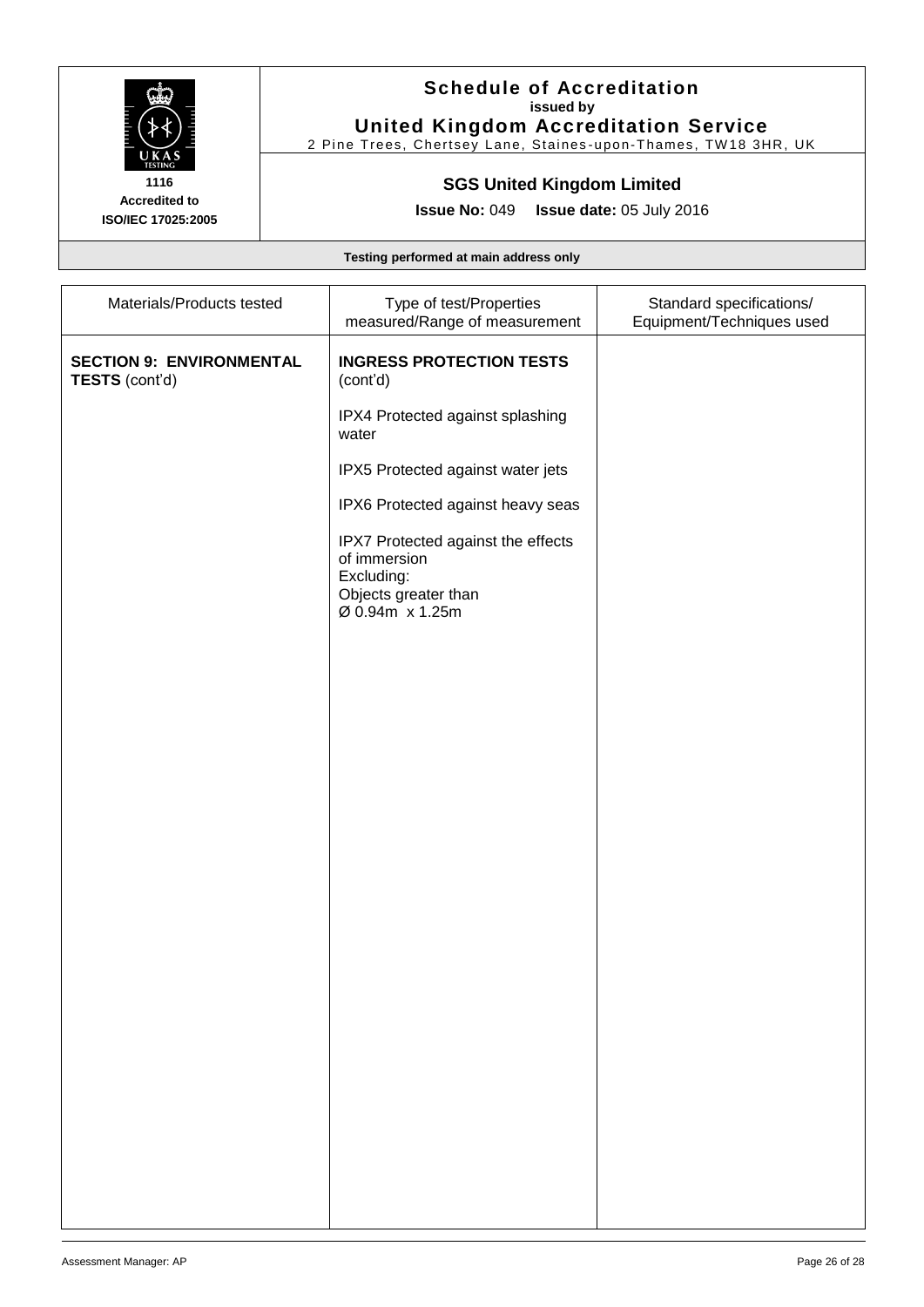

# **Schedule of Accreditation issued by**

**United Kingdom Accreditation Service** 2 Pine Trees, Chertsey Lane, Staines-upon-Thames, TW18 3HR, UK

#### **SGS United Kingdom Limited**

**Issue No:** 049 **Issue date:** 05 July 2016

| Materials/Products tested                                                       | Type of test/Properties<br>measured/Range of measurement                                                                                                                                                                                                                                                                                                                                                                                                                                                                                                                                                                                                                                                                                                                                                                                        | Standard specifications/<br>Equipment/Techniques used                                                                                                                                                                                                                                                                                                                                                                     |
|---------------------------------------------------------------------------------|-------------------------------------------------------------------------------------------------------------------------------------------------------------------------------------------------------------------------------------------------------------------------------------------------------------------------------------------------------------------------------------------------------------------------------------------------------------------------------------------------------------------------------------------------------------------------------------------------------------------------------------------------------------------------------------------------------------------------------------------------------------------------------------------------------------------------------------------------|---------------------------------------------------------------------------------------------------------------------------------------------------------------------------------------------------------------------------------------------------------------------------------------------------------------------------------------------------------------------------------------------------------------------------|
| <b>SECTION 10: UTILITY</b><br><b>METERING AND ASSOCIATED</b><br><b>PRODUCTS</b> | <b>Accuracy Tests</b><br>(in accordance with class accuracy)<br><b>Influence Tests</b>                                                                                                                                                                                                                                                                                                                                                                                                                                                                                                                                                                                                                                                                                                                                                          |                                                                                                                                                                                                                                                                                                                                                                                                                           |
| eg:<br>AC watt-hour meters and static var-<br>hour meters                       | Voltage variation<br>Frequency variation<br>Reverse phase sequence<br>Voltage unbalance<br>Harmonics in current and voltage<br>circuits<br>Harmonics and sub-harmonics in<br>current circuits<br>Continuous magnetic induction of<br>external origin<br>Magnetic induction of external origin<br>$0.5m$ T<br>Power consumption<br>Supply voltage<br>Self-heating<br>Influence of heating<br>Short-time currents<br>Impulse Voltage Tests<br>- Peak voltage 6.0 kV<br>- Impulse $1.2/50 \,\mu s$<br><b>AC Voltage Tests</b><br>- 2 kV and 4 kV RMS at 50 Hz<br>Electrostatic discharge<br>Radiated Immunity<br><b>EFTB</b><br><b>Radiated Emissions</b><br><b>Conducted Emissions</b><br><b>Conducted Immunity</b><br>Surge<br><b>Damped Oscillatory Waves</b><br>EMC, Climatic and Mechanical<br>influences as covered in the<br>schedule above | BS EN 50470-1:2006<br>BS EN 50470-2:2006<br>BS EN 50470-3:2006<br>BS EN 62052-11:2003<br>BS EN 62053-11:2003<br>BS EN 62053-21:2003<br>BS EN 62053-22:2003<br>BS EN 62053-23:2003<br>BS EN 60521:1995, (withdrawn)<br>BS EN 60687:1993, Amd 1,<br>(withdrawn)<br>BS EN 61036:1997, Amd 1,<br>(withdrawn)<br>BS EN 61268:1996, (withdrawn)<br>Excluding:<br>Clause 5.3.4 Solar radiation test<br>Clause 5.4.7, Earth fault |